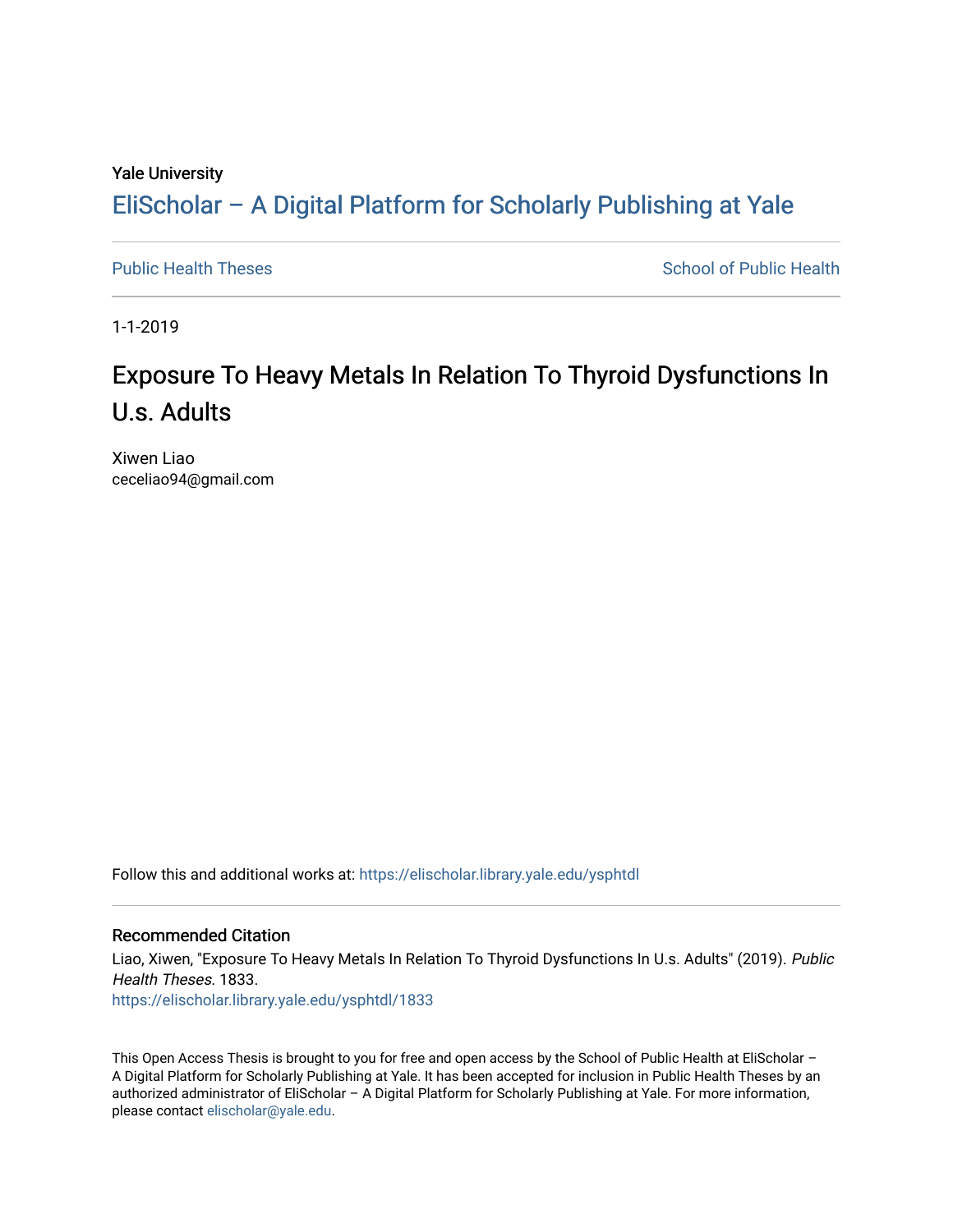### **Exposure to Heavy Metals in Relation to Thyroid Dysfunctions in U.S. Adults**

Year Completed: 2019

Cece (Xiwen) Liao

Master of Public Health

Chronic Disease Epidemiology

Yale School of Public Health

2019

### **Committee Chair:**

Yawei Zhang

### **Committee Member:**

Melinda Irwin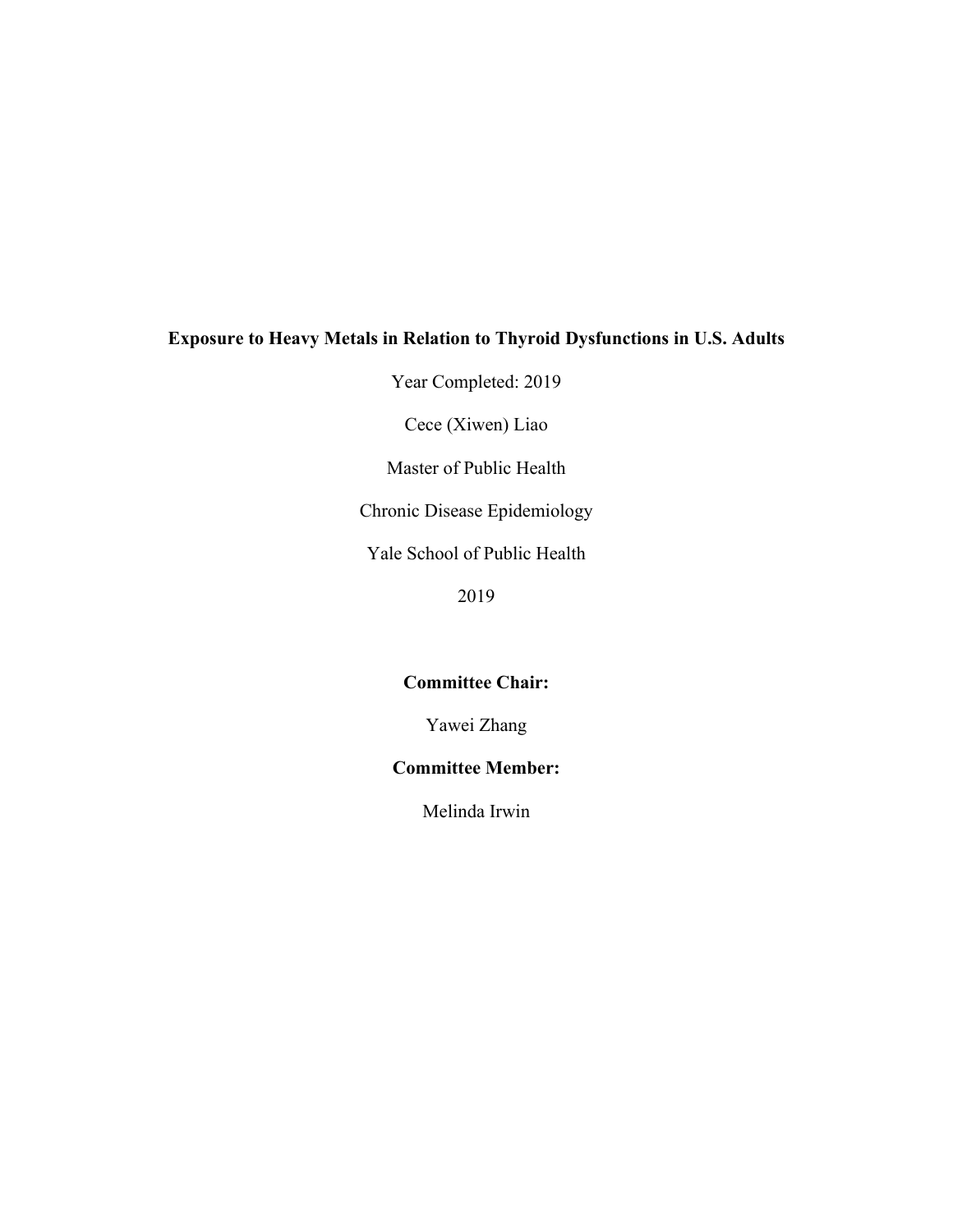## **Table of Contents**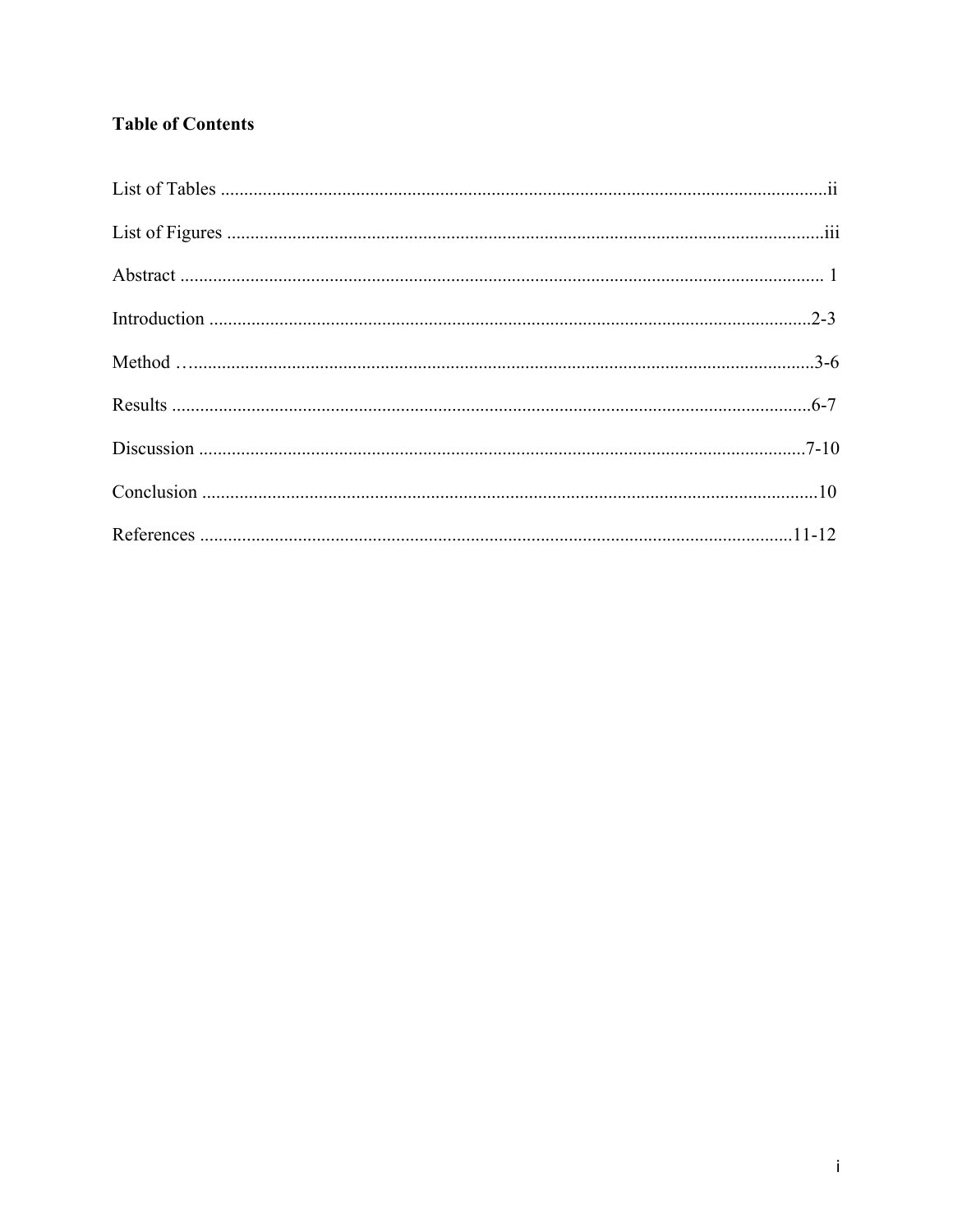## **List of Tables**

| Table 1. Selected characteristics of study participants by disease status13             |  |
|-----------------------------------------------------------------------------------------|--|
| Table 2. Adjusted ORs of individual urinary metals in relation to thyroid diseases14-15 |  |
|                                                                                         |  |
|                                                                                         |  |
|                                                                                         |  |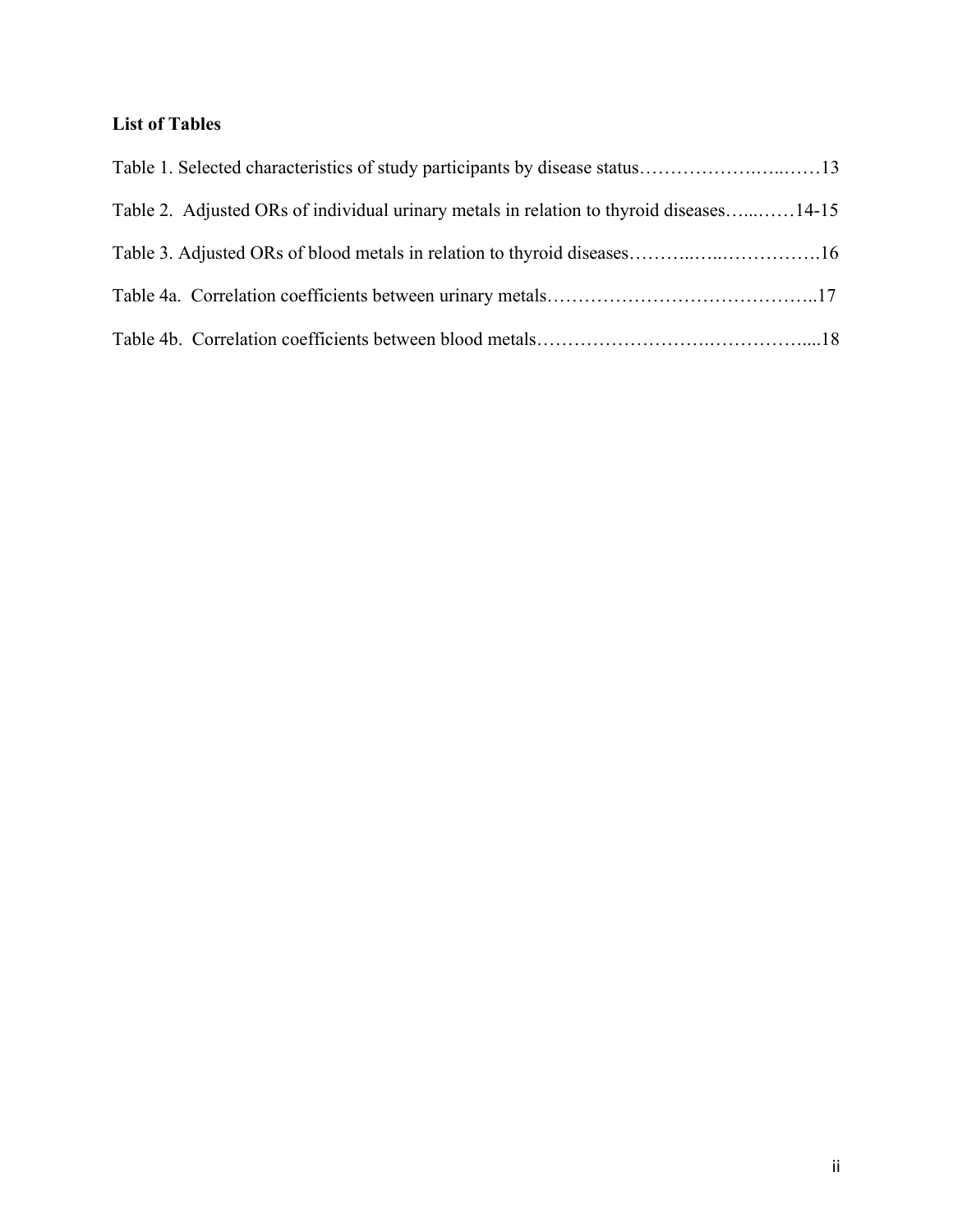# **List of Figure**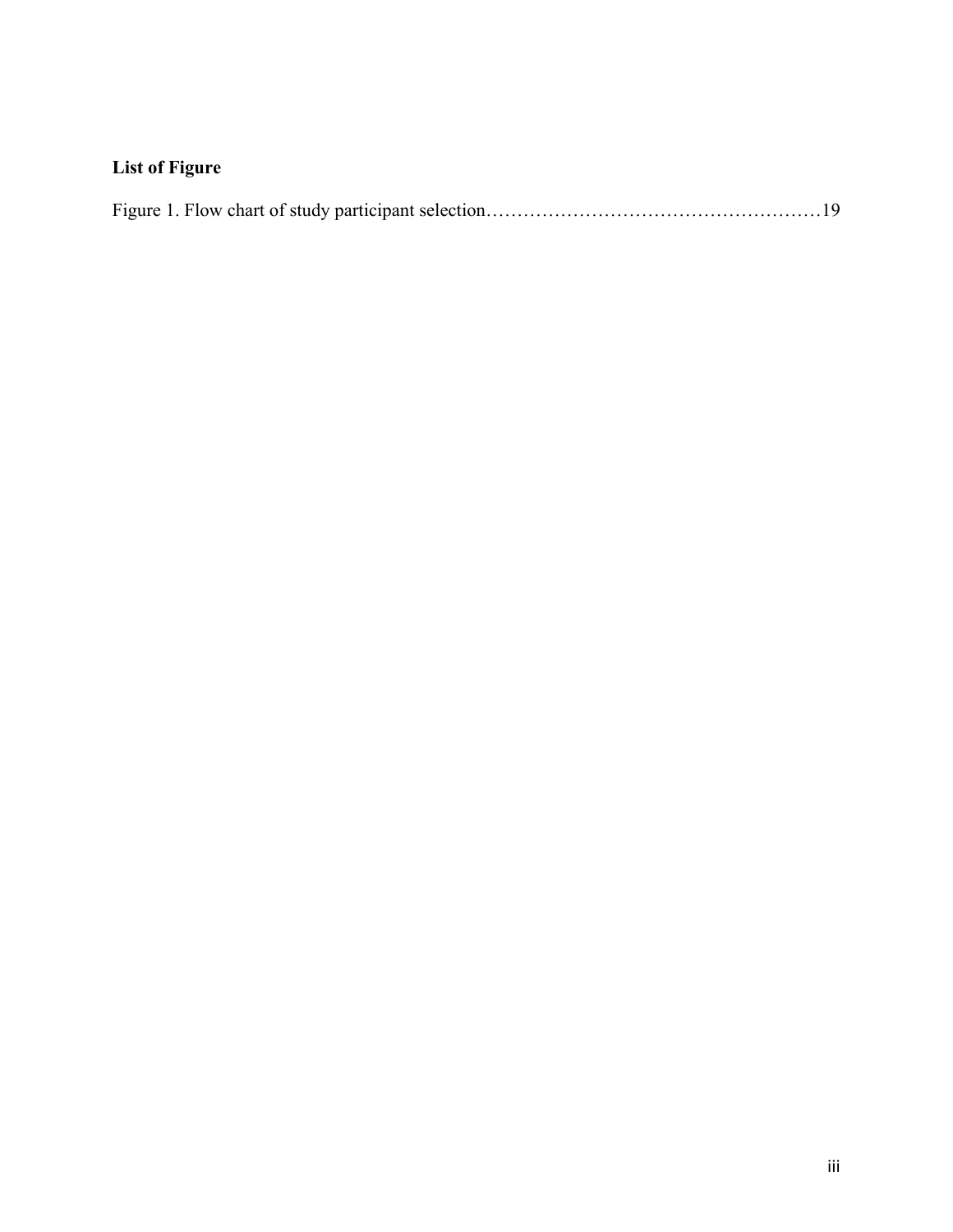### **Abstract**

**Background:** Thyroid hormones are fundamental in regulating normal body functions like metabolism, development, and reproduction. There are a limited number of studies examining the association between thyroid dysfunctions and heavy metals, particularly population-based studies. The current study aimed to examine this relationship in the U.S. population.

**Method:** The current study used data of the National Health and Nutrition Examination Survey from 2007 to 2012. Study population included adults older than 20 years old without any medication that might impact thyroid hormones. Based on the clinical standard of thyroid dysfunctions, eligible participants were classified into two groups by their thyroid hormones: abnormal (either subclinical or overt thyroid disease) and normal. Both blood and urinary heavy metals were categorized into quintiles. Multivariate logistic regressions were performed to explore the effect of heavy metals in thyroid dysfunctions.

**Results:** Among 4207 study participants, 302 (7.2%) of them had abnormal thyroid function, including 274 (90.7%) subclinical diseases (164 hypothyroidism and 110 hyperthyroidism) and 28 (9.3%) overt diseases (22 hypothyroidism and 6 hyperthyroidism). Moreover, the current study found that urinary cadmium (OR: 2.05, 95% CI: 1.03, 4.06), antimony (OR: 2.24, 95% CI: 1.27, 3.94), and tungsten (OR: 2.38, 95% CI: 1.02, 5.54) were significantly associated with increased odds of thyroid dysfunctions.

**Conclusion:** Environmental exposure to heavy metals may pose particular risk to thyroid problems. The limited number of overt diseases prevented us from analyzing the effect of heavy metal exposure in relation to different thyroid disease status. Future studies should be warranted to fully understand the association between heavy metal and specific thyroid dysfunction.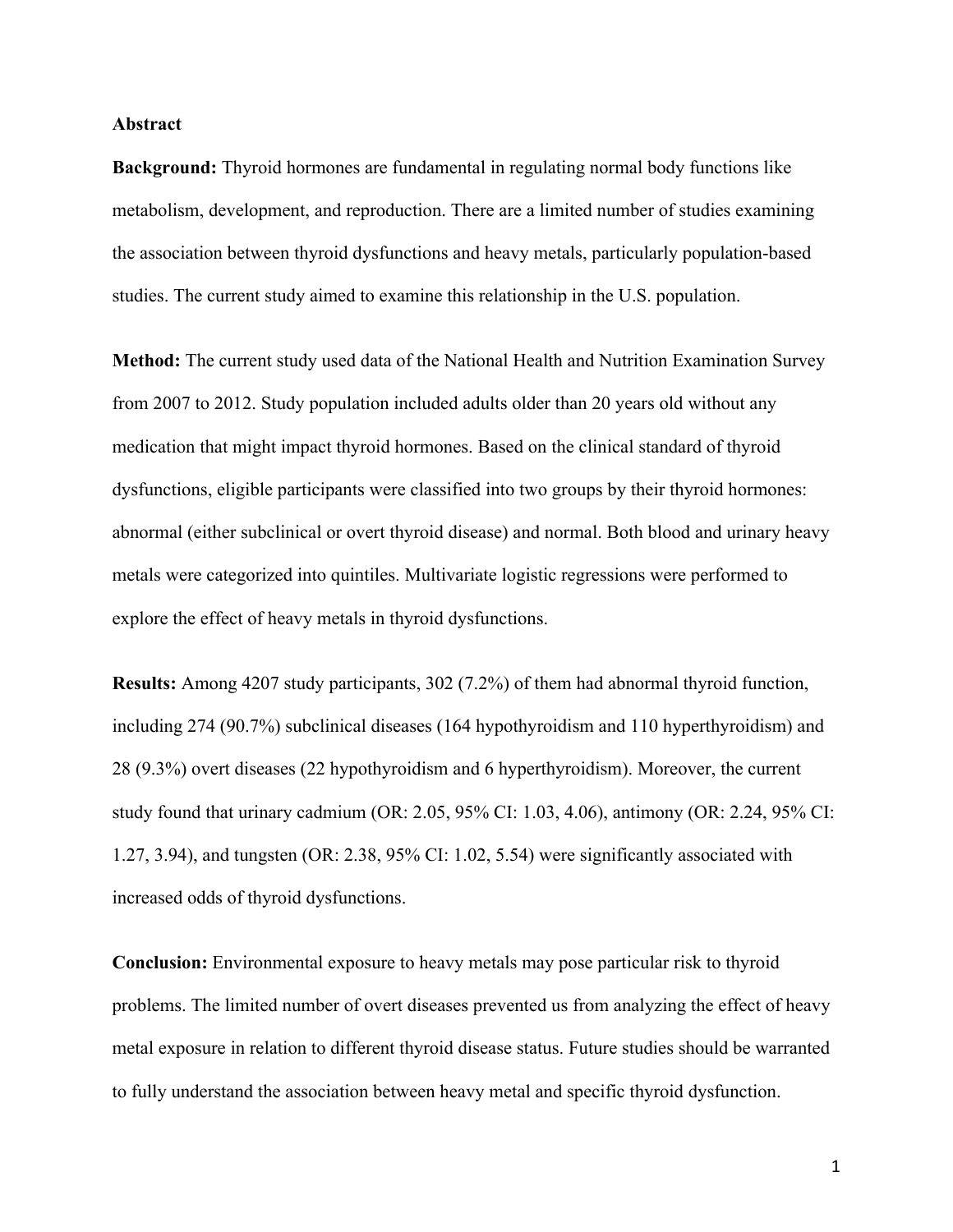### **Introduction**

Thyroid hormones, including thyroid stimulating hormone (TSH), triiodothyronine (T3), and thyroxine (T4), are important biomarkers of thyroid functions. Excess or deficiency of hormones may result in thyroid disorders like hypothyroidism and hyperthyroidism, the leading common endocrine disorders in the U.S. (Vanderpump, 2011). However, thyroid diseases often remain undiagnosed. According to The Colorado Thyroid Disease Prevalence Study, among 27 million people with thyroid dysfunction in the U.S., approximately haft of them (13 millions) were undiagnosed (Canaris et al., 2000). Moreover, Hollowell et al. (2002) estimated the prevalence of thyroid dysfunctions based on the National Health and Nutrition Examination Survey (NHANES) data. Their study showed that among individuals aged over 12 from 1988 to 1994, the prevalence of hypothyroidism was 4.6%, including 4.3% subclinical (asymptomatic) and 0.3% overt hypothyroidism. Similarly, the prevalence of hyperthyroidism was 1.2%, including 0.7% subclinical and 0.5% overt hyperthyroidism.

Common risk factors of hyper/hypothyroidism include sex, age, family history, radiation, and autoimmune disease like type 1 diabetes (Canaris et al., 2000). In addition, some studies have suggested associations between thyroid hormone alteration and exposure to heavy metals. Urinary mercury was consistently reported to be inversely associated with T3 and T4, and cadmium was positively associated with T3 and T4 (Chen, 2013; Yorita, 2013). In comparison, the association between blood and urine lead levels to thyroid hormones remains controversial. The study of Chen et al. (2013), used data from NHANES 2007 to 2008, reported that there was no association between thyroid hormones and blood lead levels. However, Yorita (2013), using the same NHANES population, suggested that lead in both blood and urine was associated with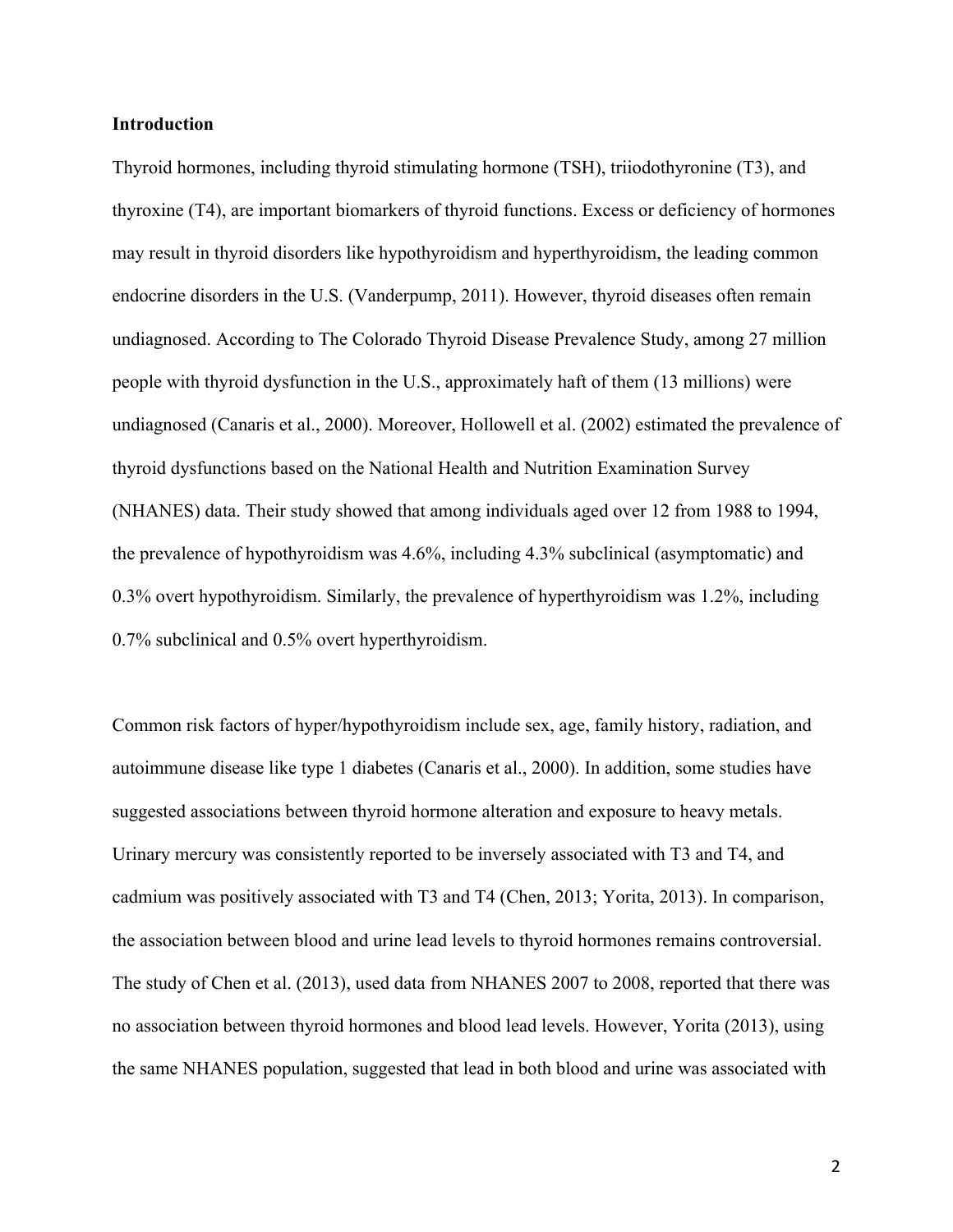decreased total thyroxine (TT4) at individual level. Additionally, the effect of metals may differ by sex. Luo and Hendryx (2014), using NHANES population from 2007 to 2010, observed a negative association of lead with TT4, and a positive association of cadmium with total triiodothyronine (TT3) among males. Among females, they reported a positive association between lead and free thyroxine (FT4) and no association between cadmium and any hormones.

The existing literature has provided suggestive evidence of a relationship between exposure to heavy metals and thyroid diseases. Using self-reported thyroid diseases status (any thyroid dysfunction), the study of Mendy et al. (2012) found a positive relationship between thyroid problems and exposure to urinary cadmium, cobalt, lead, and tungsten, though not statistically significant. However, there is a limited number of studies examining this direct association. As mentioned, many individuals with thyroid diseases are undiagnosed. The self-reported disease status may not accurately measure subclinical hyper/hypothyroidism. Using the combined NHANES data from 2007 to 2012, the current study used thyroid hormones to clinically define thyroid diseases, in order to examine the relationship between heavy metals and thyroid dysfunctions.

### **Method**

The National Center for Health Statistics Research Ethics Review Board approved the study protocol of 2007-2010 (protocol 2005-06), and 2011-2012 (protocol 2011-17) NHANES, and all participants provided written informed consent (CDC, 2012). This cross-sectional study used NHANES data from 2007 – 2012. A total of 30,442 participants were included initially. The continuous NHANES data were designed to be nationally representative for the civilian, non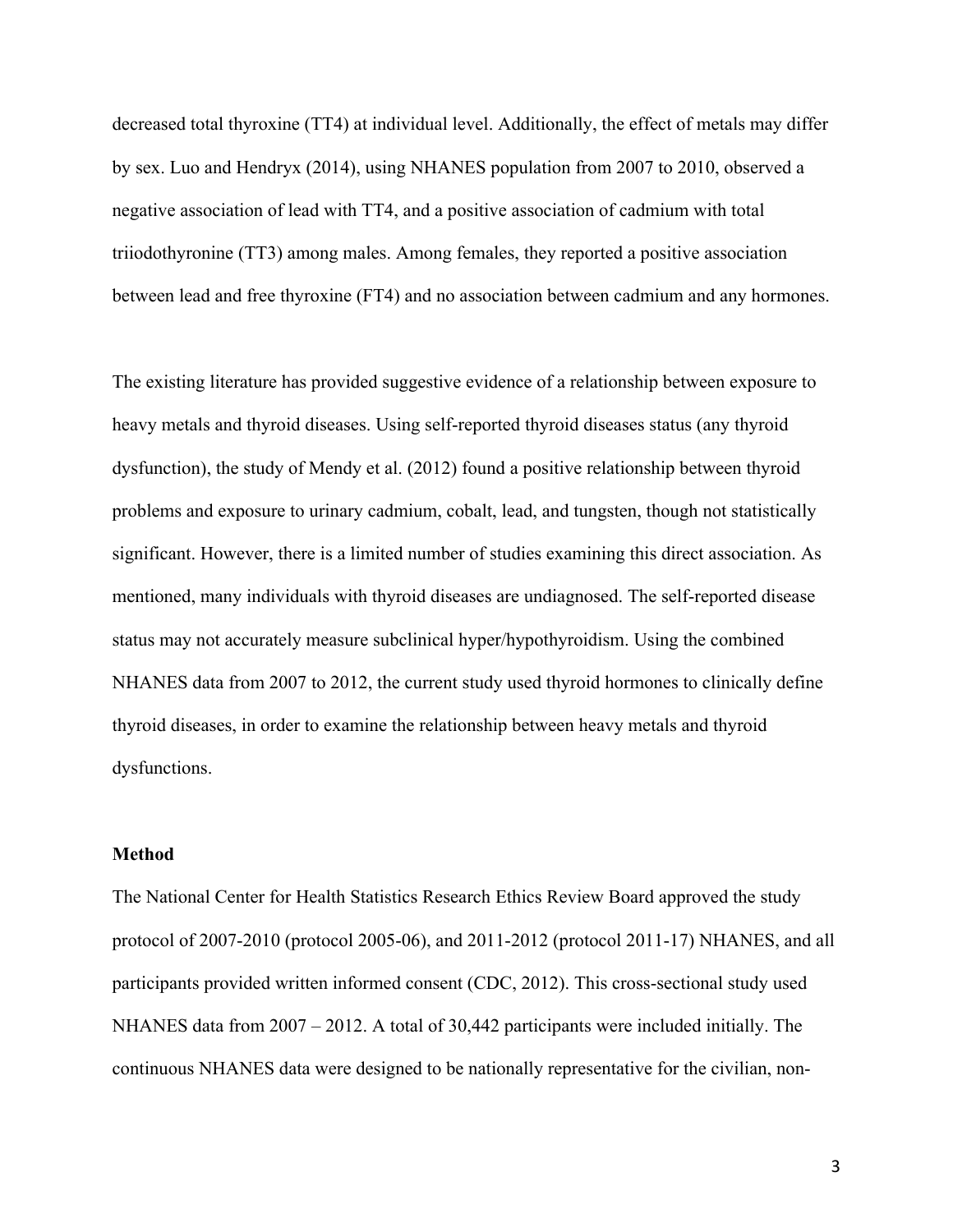institutionalized population of the United States, with a complex, multistage, probabilitysampling design (CDC, 2012). Thyroid hormones were assessed in all eligible participants aged 12 years and older from 2007 to 2008, while only assessed in one third randomly selected subsample of participants aged 6 years and older from 2009 to 2012. In addition, urinary heavy metals were measured in a one third subsample of participants aged 6 years and older from 2007 to 2012. For the purpose of this study, the study was restricted to the NHANES population with available measurements of both thyroid hormones and heavy metals from 2007 to 2012. Moreover, the medical condition information was only available for those who aged 20 years and older. Thus, the current analyses included data from participants aged  $\geq 20$  years old (N=5,279). Individuals were further excluded if they met any of the exclusion criteria: were pregnant at the time of examination  $(N=59)$ ; had any cancer except non-melanoma skin cancer  $(N=409)$ ; selfreport of taking medications that might have an impact on thyroid hormones, including desiccated thyroid, thyroid hormones, Levothyroxine, Liothyronine, and Thyroglobulin (N=278). There were 4533 individuals available for thyroid disease categorization (Figure 1).

Primary thyroid hormones of interest included TSH, FT4, and FT3. Eligible participants were first classified into three groups: subclinical disease (hyper/hypothyroidism), overt disease (hyper/hypothyroidism), and normal status. According to the American Association of Clinical Endocrinologists (Garber et al., 2012), the normal TSH range is 0.45 to 4.12 mIU/L for those who are not pregnant. Accordingly, subclinical hypothyroidism is defined as individuals with elevated TSH  $(4.12 \leq TSH \leq 20 \text{ mU/L})$  as well as normal FT4  $(0.6 \leq FT4 \leq 1.6 \text{ ng/dL})$  and FT3  $(2.5 \leq FT3 \leq 3.9 \text{ ng/dL};$  CDC NHANES Laboratory Procedure Manual, 2012). Subclinical hyperthyroidism was defined as individuals with low TSH (TSH < 0.45 mIU/L) and normal FT4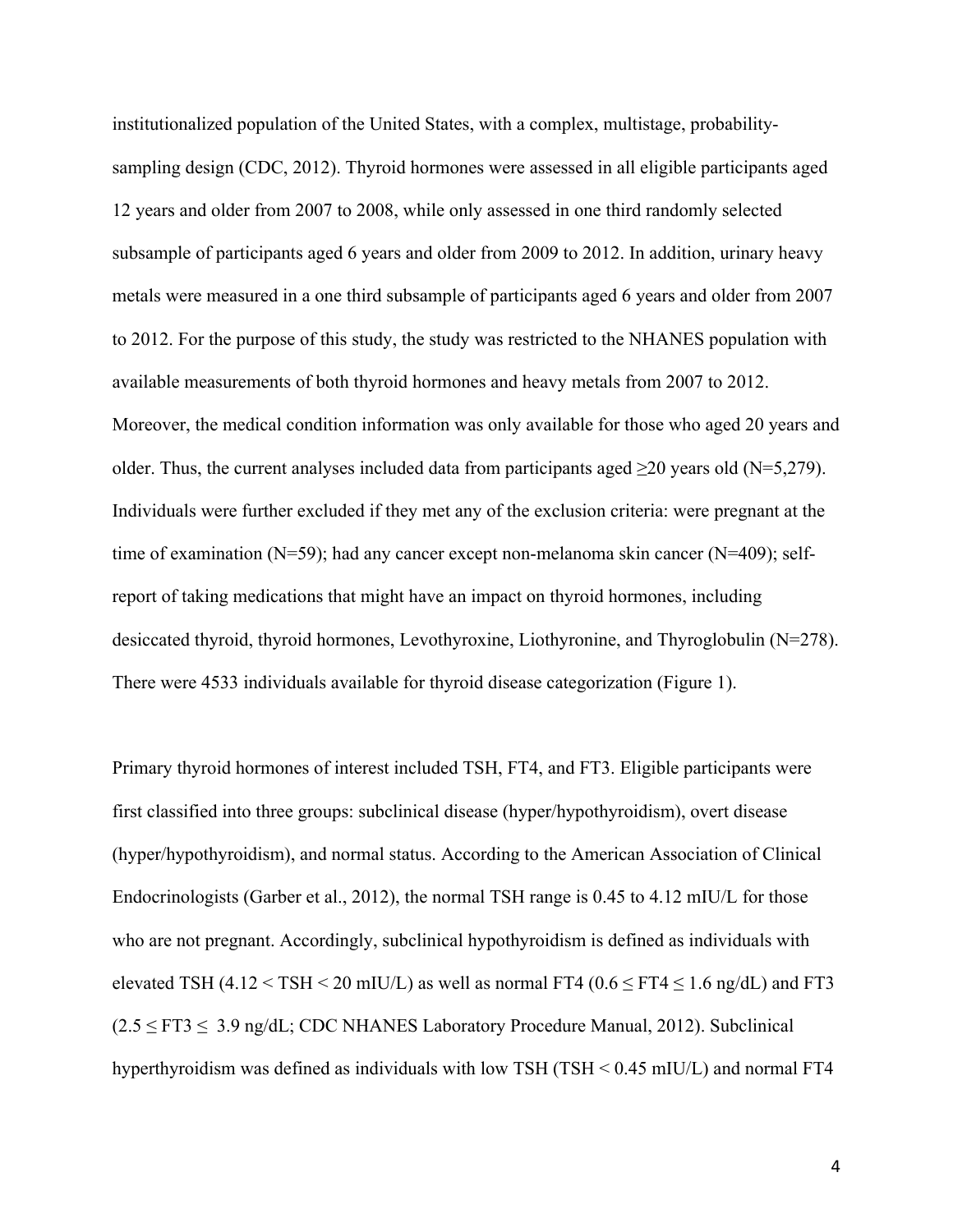and FT3 (CDC, 2012). Overt hypothyroidism were those with high TSH (TSH > 4.12 mIU/L) and low FT4 (FT4  $\leq$  0.6 ng/dL) and FT3 (FT3  $\leq$  2.5 ng/dL); overt hyperthyroidism were those with low TSH (TSH  $< 0.45$  mIU/L) and high FT4 and FT3 (FT4 $> 1.6$  ng/dL or FT3 $> 3.9$  ng/dL). Normal group was defined as those with all TSH, FT3 and FT4 within normal limits. Participants with either subclinical or overt thyroid diseases were subsequently defined as abnormal status. In addition, 326 individuals were excluded from the analyses because they did not meet any of the disease definitions and might have other thyroid diseases that were of interest to the study. After exclusions, 4207 individuals were available for data analyses (Figure 1).

Both urinary and blood metals were included in the analyses only if they were available for all three years. This excluded urinary tin, manganese, strontium and blood manganese and selenium, which were available for years 2011 to 2012 only. Two urinary metals were further excluded from the analyses because more than 90% of the sample was below the limit of detection (LOD) (urinary platinum: 92.0% below LOD; urinary beryllium 99.9% below LOD). Cadmium, lead, and total mercury were measured in both blood and urine.

We used multivariate logistic regression to estimate odds ratios (ORs) and 95% confidence intervals (95% CIs). Each heavy metal was first examined in the regression model individually and all urinary/blood metals were examined together, while adjusting for other covariates. Both blood and urinary metals were categorized into quintiles. For metals that were detectable in less than 95% of the sample (urinary cadmium, antimony, tungsten, uranium, manganese, tin, blood mercury and cadmium), percentage below LOD was used as the reference group, and percentage above LOD was divided into quartiles. Metals that were detectable in more than 95% of the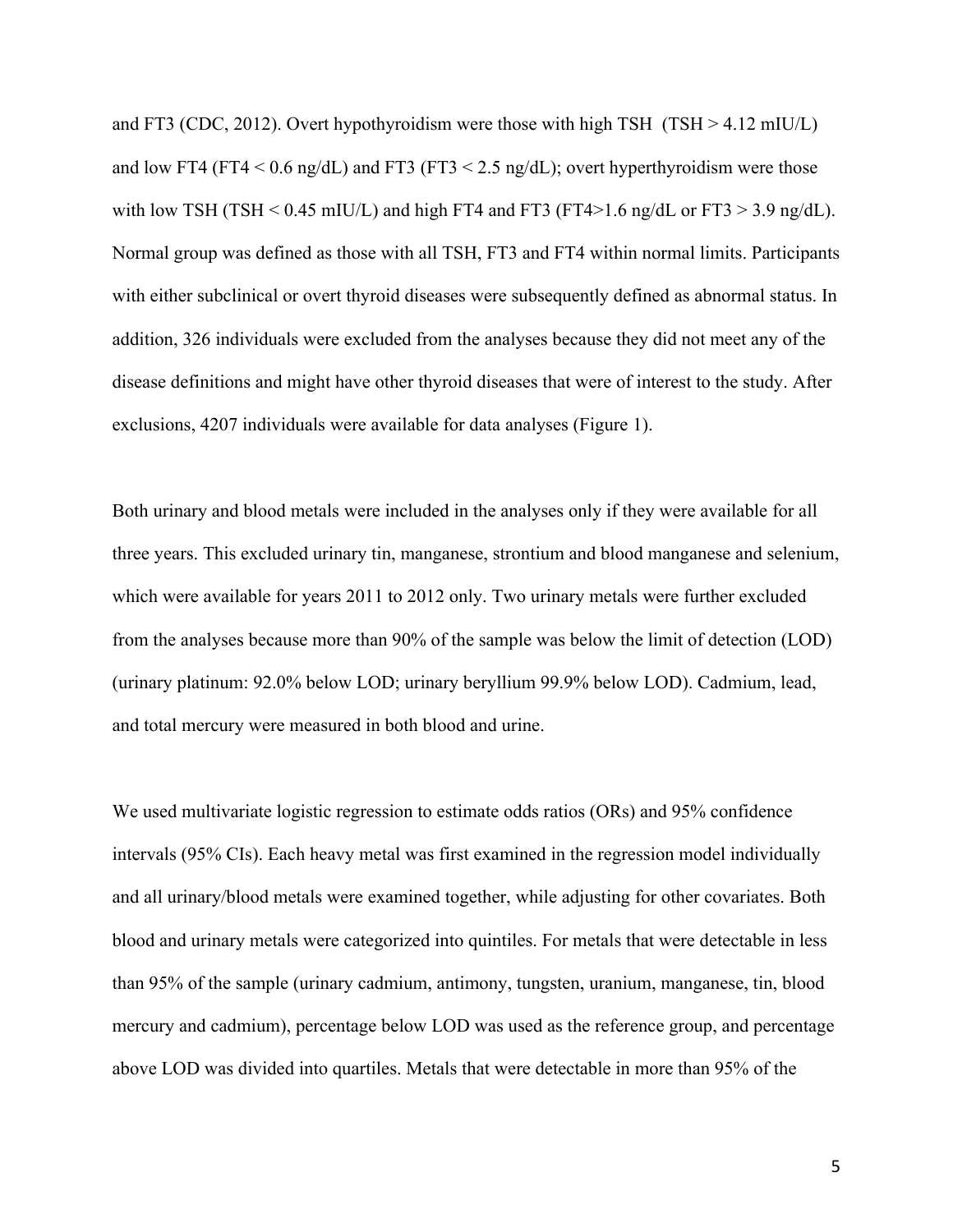sample were divided into quintiles directly, with the first quintile as the reference group. Multicollinearity was assessed among urinary metals and among blood metals respectively. Covariates included in the analyses were age (continuous), body mass index (BMI; underweight: less than 18.5 kg/m<sup>2</sup>; normal: 18.5 to 24.9 kg/m<sup>2</sup>; overweight: 25-29.9 kg/m<sup>2</sup>, and obese: more than 30 kg/m2 ), race (non-Hispanic white, non-Hispanic black, and other), sex (female and male), total lipid (continuous), and urinary creatinine (continuous). Total lipid was calculated as suggested by CDC, total lipid =  $2.27$  \* total cholesterol + triglycerides +  $62.3$  (CDC, 2012). Creatinine was used as a covariate to count for variations in participants' age, gender, and race/ethnicity group. All statistical analyses were performed using SAS 9.4 (SAS Institute, Cary, NC).

### **Results**

Among 4207 study participants, 302 (7.2%) had abnormal thyroid function. Specifically, 274 (90.7%) of those with abnormal function had subclinical thyroid diseases (164 hypothyroidism and 110 hyperthyroidism), and 28 (9.3%) had overt thyroid diseases (22 hypothyroidism and 6 hyperthyroidism). The remaining 3905 individuals were free of any thyroid disease. Moreover, among 174 participants reported having thyroid disease history, 68 of them were still diseased (but were not taking any medications that affected thyroid hormones). The average age of the disease-free participants was 47.6 years old (Table 1). In comparison, the average age of the abnormal group (both subclinical and overt) ( $p=0.002$ ) and subclinical group ( $p=0.005$ ) was significantly older than the normal group (50.8 years old and 50.6 years old, respectively). The majority of the study participants were Non-Hispanic Whites and obese, which were comparable among the study groups. All metals were detected in at least 70% of study participants. Urinary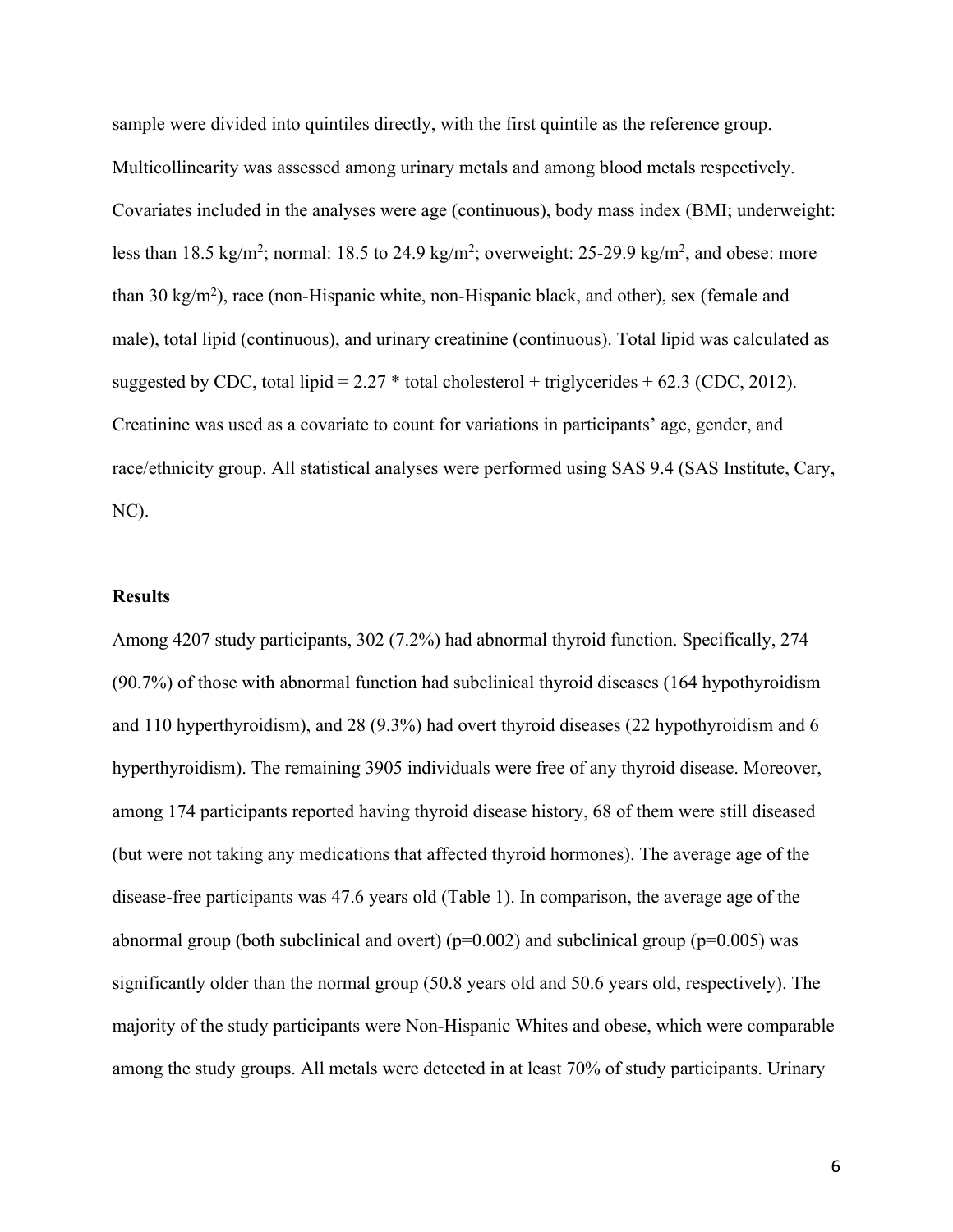cesium was detected in all study participants. Total blood mercury was detected among 91.8% participants free of any disease, which was significantly different from that of abnormal and subclinical participants. About  $92.8\%$  abnormal individuals ( $p=0.007$ ) and  $87.2\%$  subclinical individuals (p=0.007) were detected with blood mercury.

No multicollinearity was found in either urinary or blood metals (Table 4 a & 4b). Odds ratios of individual urinary metals associated with thyroid disease are shown in Table 2, controlling for total lipids, sex, BMI, age, race, and urinary creatinine. As compared to the normal reference quintile group, the higher quintiles of urinary antimony and tungsten were significantly associated with increased odds of thyroid diseases. The odds of any thyroid disease (either overt or subclinical diseases) of those at the third quintile of antimony exposure was 2.24 times the odds of the reference quintile (95% CI: 1.27, 3.94). Similarly, the odds of thyroid disease of those at the forth quintile of antimony was 2.83 times higher than those at the reference group (95% CI: 1.57, 5.11). Urinary cadmium was barely significant in relation to thyroid disease when examined individually. After controlling for other metals in urine, the odds of disease for the first quintile of urinary cadmium was significantly higher than the odds of reference group (OR: 2.05, 95% CI: 1.03, 4.06), and urinary tungsten was significantly associated with subclinical thyroid diseases (OR: 2.38, 95% CI: 1.02, 5.54) (Table 2). No significant association was observed between blood metals and thyroid diseases (Table 3).

### **Discussion**

Our study found that urinary cadmium, antimony, and tungsten were significantly associated with a higher odds of thyroid dysfunctions. Being consistent with our results, Mendy et al.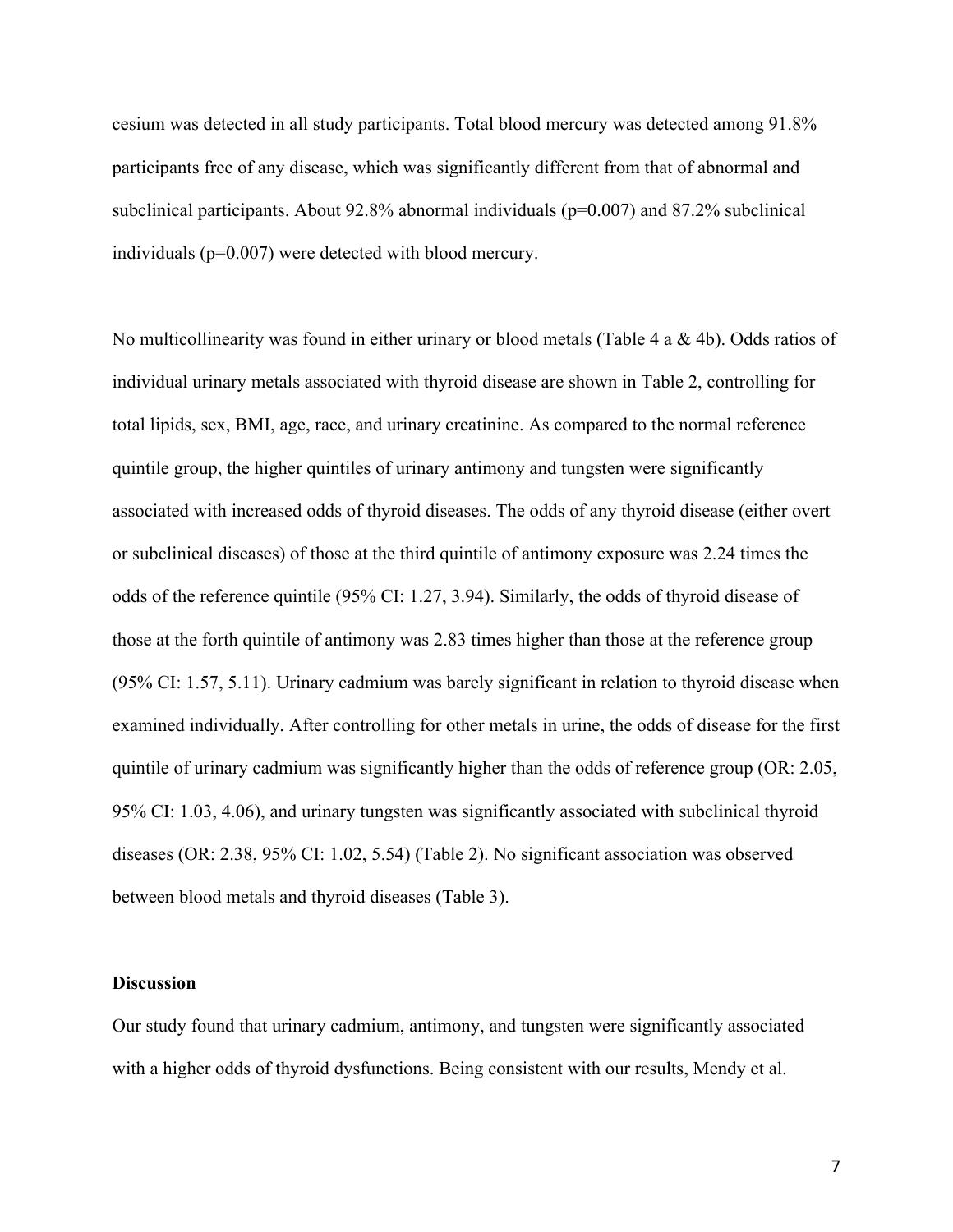(2012), using NHANES data from 2007 to 2008, reported positive relationships between cadmium (OR=1.40, 95% CI: 0.78-2.50) and tungsten (OR=1.58, 95%CI: 0.93, 2.70) and selfreported thyroid disease, though not significant.

Cadmium is an established environmental toxicant that may disrupt thyroid hormone secretion (Vacchi-Suzzi et al., 2016). It interrupts with normal thyroid function through changes in peripheral hormone receptors, which eventually disturb the normal conversion of T4 into active T3 (Buha et al., 2018). Previous studies have consistently reported positive associations between urinary cadmium and individual thyroid hormones including total and free T3 and T4 (Chen et al., 2013; Yorita et al., 2013;). In addition, Yorita et al. (2013) found a negative relationship between cadmium and TSH, which was a suggestive pattern of hyperthyroidism. In our study, only low levels of urinary cadmium (first quintile) was associated thyroid abnormality, and the observed association became weakened/insignificant among participants with only subclinical disease status, which indicated an association between overt thyroid disease and cadmium exposure. Additionally, the discrepancy in results of urinary and blood cadmium was noticed. Only urinary cadmium was significantly associated with the outcomes. One possible reason may be that the urinary test is mainly used to reflect long-term heavy metal exposure, while the blood test reflects both long-term and recent exposures (Vacchi-Suzzi et al., 2016). Since the majority of the study participants were assumed to be naturally exposed to heavy metals in the environment, a urine test might be a more valid specimen for long-term exposure to heavy metals.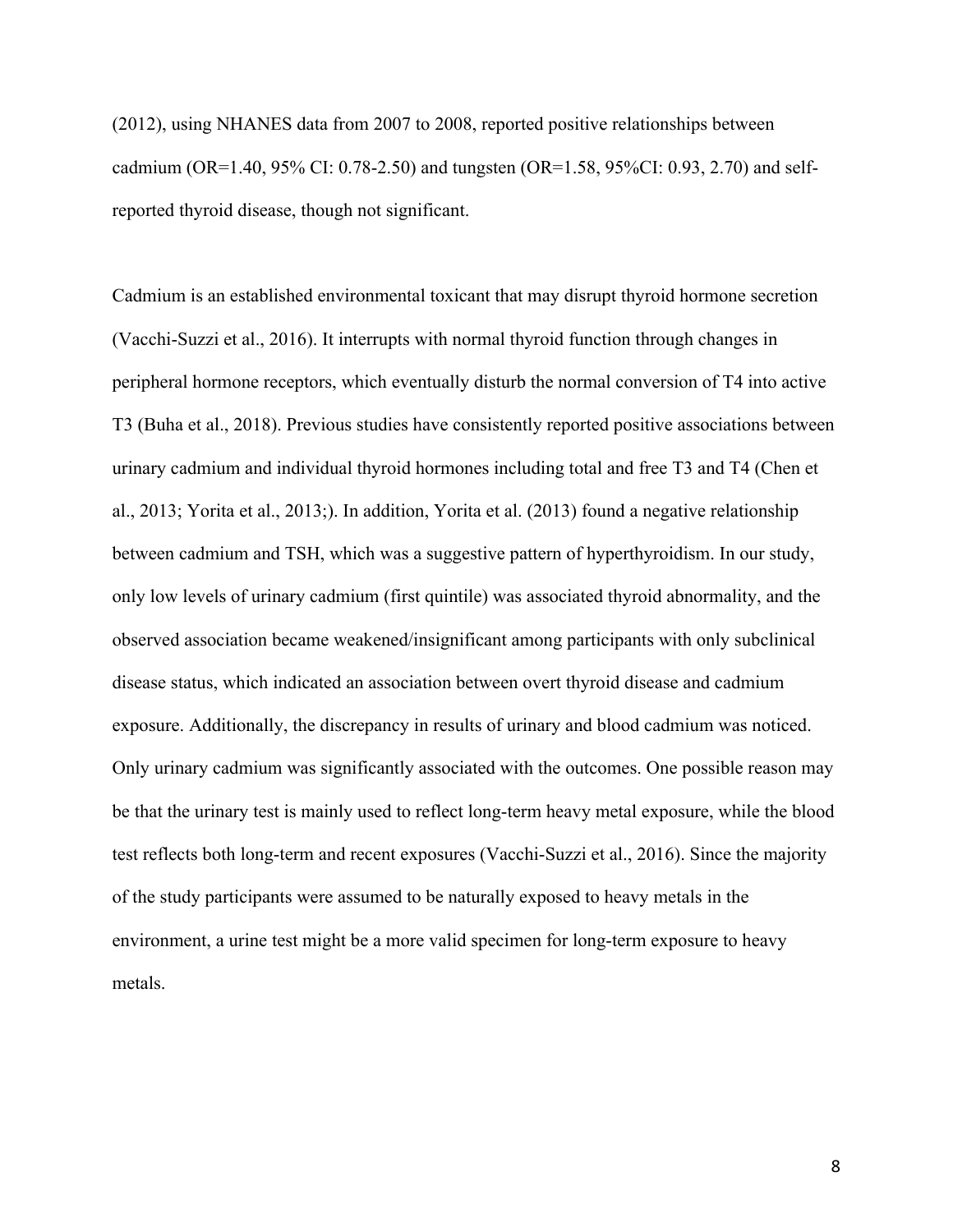In addition to cadmium, the study of Yorita et al. (2013) has reported an association of urinary tungsten and increased TSH, but not FT3 or FT4. This finding suggested that tungsten was correlated with subclinical hypothyroidism, which was consistent with our result that high level of tungsten exposure was significantly associated with subclinical thyroid diseases. Underlying mechanism directly linking tungsten and thyroid diseases still remained unclear. But based on the animal study of Chatterjee et al. (1973), at a high concentration, tungsten reduced the ascorbic acid status in the adrenal gland of rats. In addition, studies have found that ascorbic acid (vitamin c) played a role in lowering stress hormones like cortisol produced by adrenal gland (Peters et al., 2001). Decreased vitamin C level associated high concentration of tungsten would lead to potential impairment of normal cortisol secretion, which further lead to elevated TSH level and subclinical hypothyroidism (Walter et al. 2012).

The current study also found a significant association between high exposure to antimony in relation to thyroid dysfunctions. Although studies evaluating the impact of antimony on thyroid functions are limited, there is suggestive evidence supporting this observed relationship. Major sources of exposure to antimony include contaminated water, food, and occupational contact (Cooper et al., 2009). There was a concern regarding non-occupational exposure to antimony from the polyethylene terephthalate (PET) bottles or containers, as several studies from Europe and Canada indicating antimony leaching from PET bottled waters under summer time high temperature inside of car or garage (Westerhoff et al., 2008). Accordingly, Sax (2010) reported antimony that migrated from PET plastic bottled water to be a potential endocrine disruptor. Further, an animal study by Poon et al. (1998) showed that histopathological changes were presented in liver and thyroid of rats being exposed to the highest dose of antimony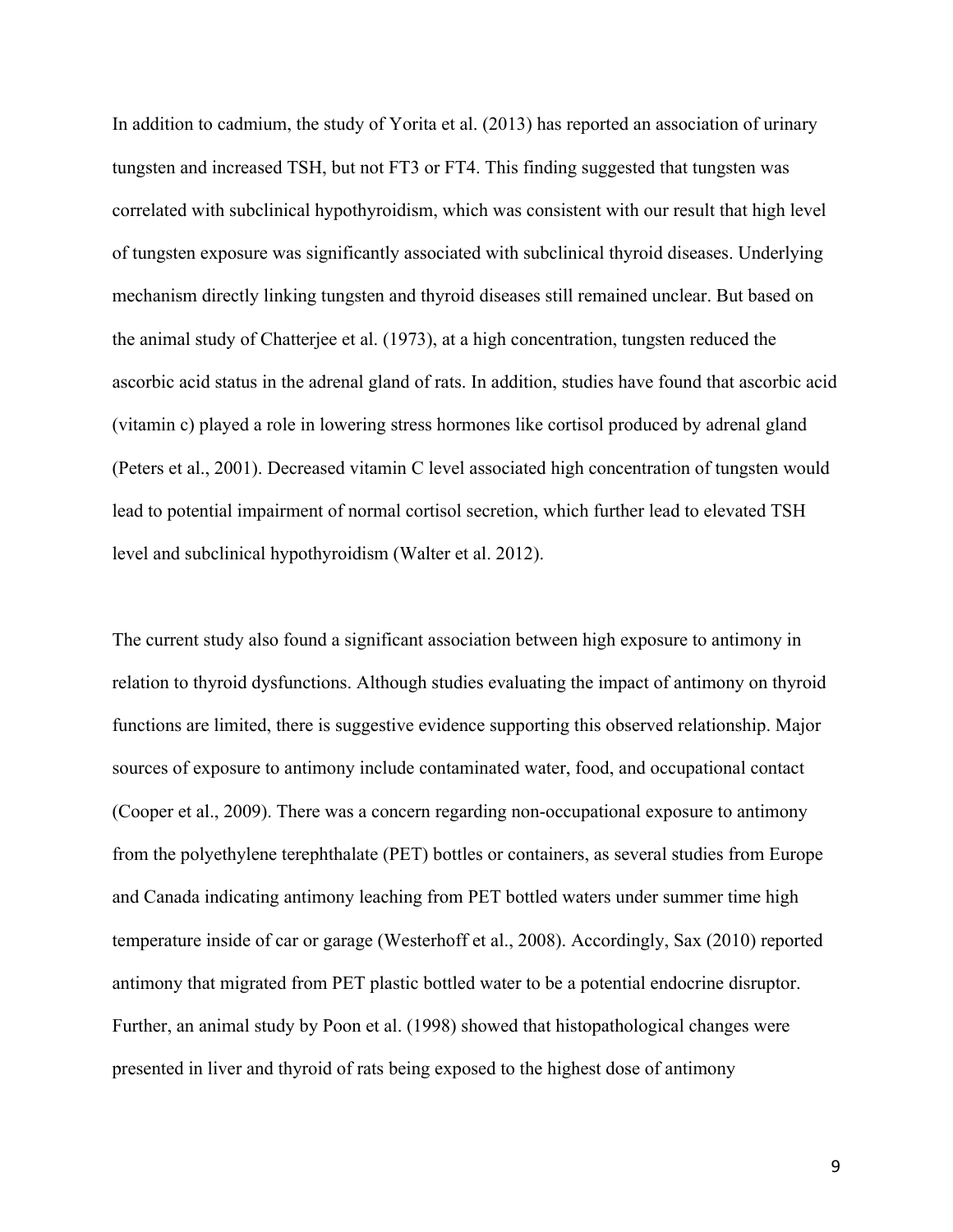contaminated drinking water. They found increased epithelial height and nuclear vehiculation in the thyroid as well as cytoplasmic vacuolation and inclusion in the pituitary gland, which might have negative impacts on TSH production (Poon et al., 1998). However, using NHANES data from 2007 to 2008, Yorita et al. (2013) reported no such association between antimony and any of the individual thyroid hormone, suggesting no association between thyroid disease and antimony. Differences between the current study and the study of Yorita (2013) could be due to the use of combined data from 2007 to 2012 by the current study and different methods of analysis.

One limitation of our study was that we used selected thyroid hormones to classify both overt and subclinical thyroid diseases. It should be noted that our main interests were primary subclinical or overt thyroid diseases, and there are other diseases that may cause changes in thyroid hormones. Thus, results should be interpreted with caution. Due to the limited number of overt thyroid diseases, we were not able to analyze the effect of heavy metal exposure and specific thyroid disease status. Furthermore, the cross-sectional nature of the NHANES data prevents us from making casual inferences of the observed associations. Based on the inconsistence of the observed association in urinary antimony, more population-based observational studies regarding exposure to heavy metal, particularly those understudied ones, in relation to thyroid diseases should be warranted.

### **Conclusion**

Our study showed that environmental exposure to cadmium, antimony, and tungsten may pose particular risk to thyroid diseases. More studies should be warranted to fully understand the association between environmental heavy metal and subclinical or overt hyper/hypothyroidism.

10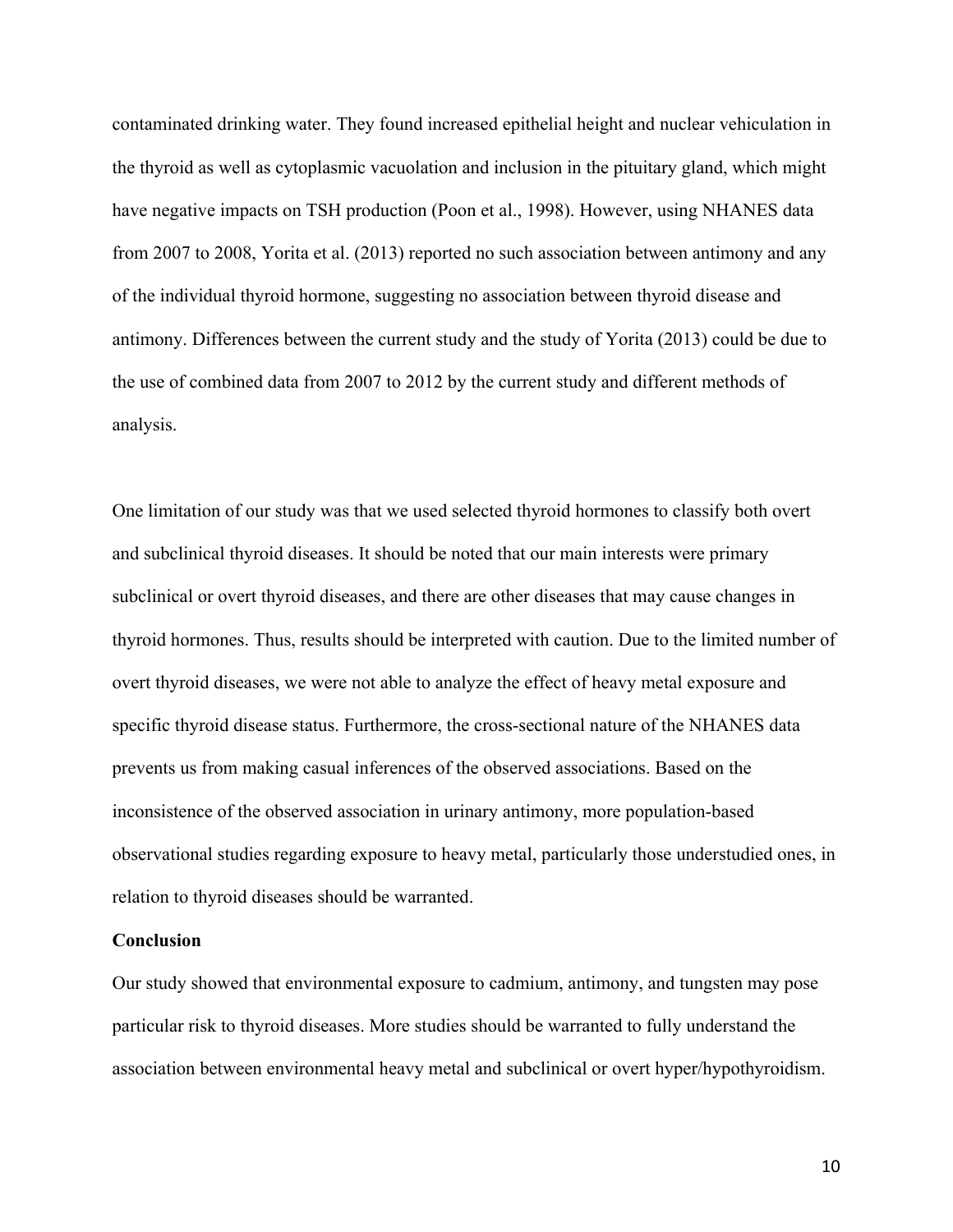### **Reference:**

Buha, A., Matovic, V., Antonijevic, B., Bulat, Z., Curcic, M., Renieri, E. A., … Wallace, D. (2018). Overview of Cadmium Thyroid Disrupting Effects and Mechanisms. *International Journal of Molecular Sciences*, *19*(5), 1501. http://doi.org/10.3390/ijms19051501

Canaris GJ, Manowitz NR, Mayor G, Ridgway EC. The Colorado Thyroid Disease Prevalence Study. *Arch Intern Med.* 2000;160(4):526–534. doi:10.1001/archinte.160.4.526

Centers for Disease Control and Prevention (CDC). (2012). National Center for Health Statistics (NCHS). National Health and Nutrition Examination Survey Data. U.S. Department of Health and Human

Centers for Disease Control and Prevention (CDC). (2012). Sample design. Available from https://www.cdc.gov/nchs/tutorials/NHANES/SurveyDesign/SampleDesign/Info1\_I.htm

Centers for Disease Control and Prevention. (2012). Laboratory Procedure Manual: PCDDS, PCDFs and cPCBs. Available from: http://www.cdc.gov/nchs/ data/nhanes/nhanes 01 02/l28poc b met dioxin pcb.pdf

Chen et al. (2013). Thyroid hormones in relation to lead, mercury, and cadmium exposure in NHANES. 2007-2008. Environmental Health Perspectives. 121 (2), 181-186.

Cooper, R. G., & Harrison, A. P. (2009). The exposure to and health effects of antimony. *Indian Journal of Occupational and Environmental Medicine*, *13*(1), 3–10. http://doi.org/10.4103/0019- 5278.50716

Hollowell JG, Staehling NW, Flanders WD, et al. Serum TSH, T(4), and thyroid antibodies in the United States population (1988 to 1994): National Health and Nutrition Examination Survey (NHANES III). *J Clin Endocrinol Metab.* 2022;87:489-499.

Jeffrey Garber, Rhoda Cobin, Hossein Gharib, James Hennessey, Irwin Klein, Jeffrey Mechanick, Rachel Pessah-Pollack, Peter Singer, and Kenneth Woeber (*2012*) Clinical Practice Guidelines for Hypothyroidism in Adults: Cosponsored by the American Association of Clinical Endocrinologists and the American Thyroid Association. Endocrine Practice: November 2012, Vol. 18, No. 6, pp. 988-1028.

Luo J & Hendryx M. (2013) Relationship between blood cadmium, lead, and serum thyroid measures in US adults – the National Health and Nutrition Examination Survey (NHANES) 2007–2010,International Journal of Environmental Health Research, 24:2, 125- 136, DOI: 10.1080/09603123.2013.800962

Mark P. J. Vanderpump; The epidemiology of thyroid disease, *British Medical Bulletin*, Volume 99, Issue 1, 1 September 2011, Pages 39–51, https://doi.org/10.1093/bmb/ldr030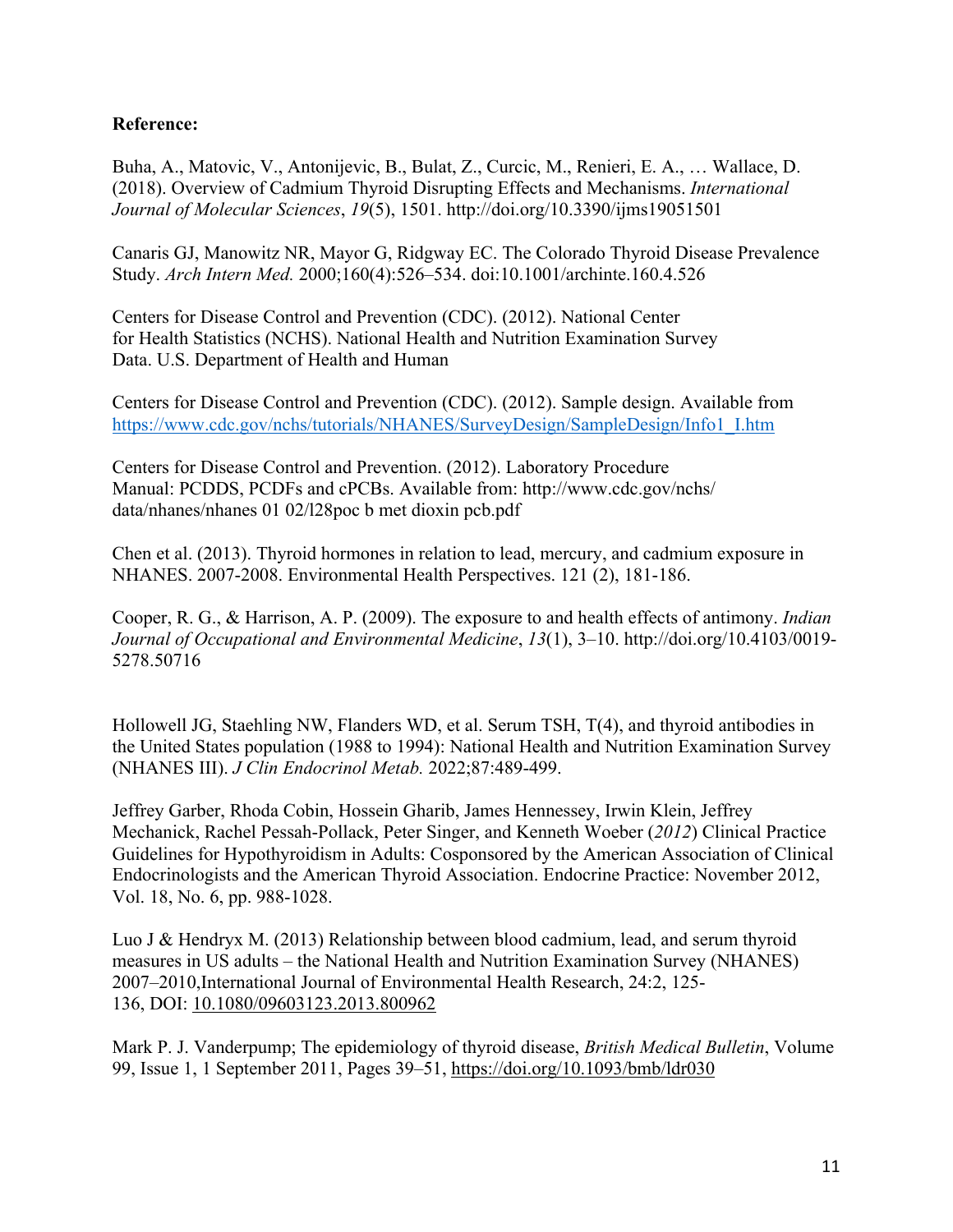Mendy, A., Gasana, J., Vieira, E.R., 2012. Urinary heavy metals and associated medical conditions in the US adult population. Int. J. Environ. Health Res. 22, 105–118.

Mohamed TM, Salama AF, El Nimr TM, El Gamal DM. Effects of phytate on thyroid gland of rats intoxicated with cadmium. Toxicol Ind Health. 2015; 31:1258-1268. https://goo.gl/iWyLsy

Patak, P., Willenberg, H.S., & Bornstein, S.R. (2004). Vitamin C is an important cofactor for both adrenal cortex and adrenal medulla. *Endocr Res, 30*(4), 871-5

Peters EM, Anderson R, Nieman DC, Fickl H, Jogessar V. (2001). Vitamin C supplementation attenuates the increases in circulating cortisol, adrenaline and anti-inflammatory polypeptides following ultramarathon running. *Int J Sports Med. 22*(7), 537-43

Poon, R., Chu, I., …, Thomas, B. (1998). Effects of antimony on rats following 90-day exposure via drinking water*. Food Chem Toxicol. 36*(1), 21-35

Sax, L. (2010). Polyethylene Terephthalate May Yield Endocrine Disruptors. *Environmental Health Perspectives*, *118*(4), 445–448. http://doi.org/10.1289/ehp.0901253

Vacchi-Suzzi, C., Kruse, D., Harrington, J., Levine, K., & Meliker, J. R. (2016). Is Urinary Cadmium a Biomarker of Long-term Exposure in Humans? A Review. *Current Environmental Health Reports*, *3*(4), 450–458. http://doi.org/10.1007/s40572-016-0107-y

Walter, K. N., Corwin, E. J., Ulbrecht, J., Demers, L. M., Bennett, J. M., Whetzel, C. A., & Klein, L. C. (2012). Elevated thyroid stimulating hormone is associated with elevated cortisol in healthy young men and women. *Thyroid research*, *5*(1), 13. doi:10.1186/1756-6614-5-13

Westerhoff, P., Prapaipong, P., Shock, E., & Hillaireau, A. (2008). Antimony leaching from polyethylene terephthalate (PET) plastic used for bottled drinking water. *Water Res. 42*(3), 551-6

Yorita KL. (2103). Metals in blood and urine, and thyroid function among adults in the US 2007- 2008. International Journal of Hygiene and Environmental Health. 624-632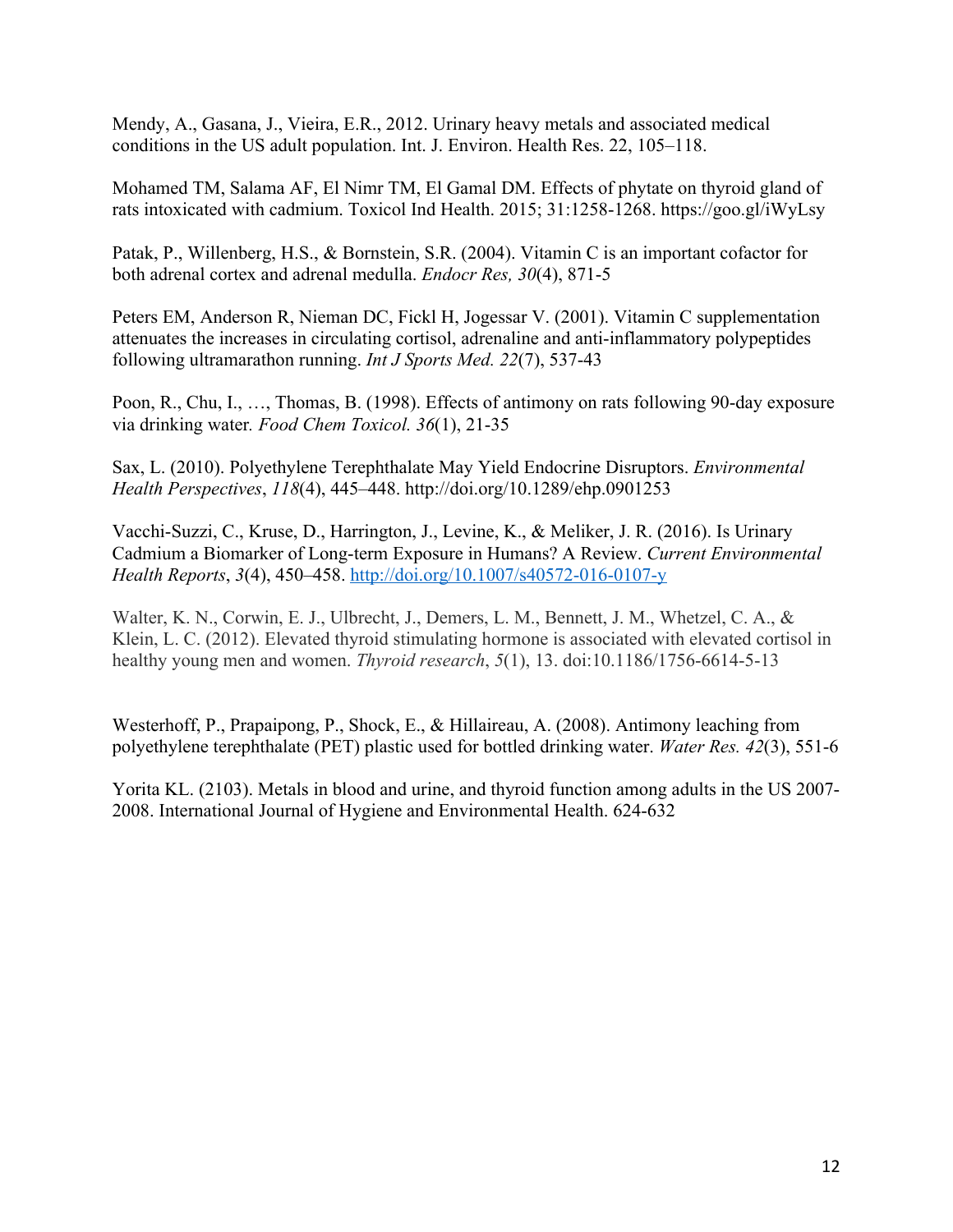|                         |        | Normal ( $N = 3905$ ) * |           | Abnormal ( $N=302$ ) * |               | Subclinical ( $N=274$ ) * |               |               |
|-------------------------|--------|-------------------------|-----------|------------------------|---------------|---------------------------|---------------|---------------|
| Characteristic          | N      | $\frac{0}{0}$           | ${\bf N}$ | $\frac{0}{0}$          | $p-$<br>value | N                         | $\frac{0}{0}$ | $p-$<br>value |
| Age (mean, Sd)          | 47.6   | 17.0                    | 50.8      | 18.0                   | 0.002         | 50.6                      | 18.1          | 0.005         |
| Total lipids (mean, Sd) | 637.2  | 164.1                   | 637.2     | 148.8                  | 0.977         | 637.5                     | 146.8         | 0.985         |
| <b>Sex</b>              |        |                         |           |                        | 0.380         |                           |               | 0.603         |
| Male                    | 2016   | 51.6                    | 148       | 49.0                   |               | 137                       | 50.0          |               |
| Female                  | 1889   | 48.4                    | 154       | 51.0                   |               | 137                       | 50.0          |               |
| Race/ethnicity          |        |                         |           |                        | 0.396         |                           |               | 0.334         |
| Non-Hispanic White      | 1633   | 41.8                    | 138       | 45.7                   |               | 127                       | 46.4          |               |
| Non-Hispanic Black      | 822    | 21.1                    | 57        | 18.9                   |               | 52                        | 19.0          |               |
| Other                   | 1450   | 37.1                    | 107       | 35.4                   |               | 95                        | 34.7          |               |
| <b>BMI</b>              |        |                         |           |                        | 0.490         |                           |               | 0.441         |
| Underweight             | 64     | 1.7                     | 6         | 2.0                    |               | 6                         | 2.2           |               |
| Normal                  | 1084   | 28.1                    | 91        | 30.4                   |               | 87                        | 31.9          |               |
| Overweight              | 1325   | 34.4                    | 90        | 30.1                   |               | 84                        | 30.8          |               |
| Obese                   | 1380   | 35.8                    | 112       | 37.5                   |               | 96                        | 35.2          |               |
|                         | Median | $<$ LOD**               | Median    | $<$ LOD                |               | Median                    | $<$ LOD       |               |
| Urinary metals          |        |                         |           |                        |               |                           |               |               |
| Arsenic $(ug/L)$        | 8.6    | 1.5                     | 7.6       | 1.4                    | 0.826         | 7.7                       | 1.5           | 0.980         |
| Cadmium (ug/L)          | 0.2    | 6.4                     | 0.2       | 8.1                    | 0.251         | 0.2                       | 8.6           | 0.163         |
| Lead $(ug/L)$           | 0.5    | 3.0                     | 0.5       | 2.4                    | 0.548         | 0.5                       | 2.2           | 0.488         |
| Mercury $(ug/L)$        | 0.4    | 3.4                     | 0.4       | 3.0                    | 0.848         | 0.4                       | 3.1           | 0.899         |
| Barium (ug/L)           | 1.3    | 0.8                     | 1.1       | 1.0                    | 0.669         | 1.1                       | 1.1           | 0.552         |
| Cobalt $(ug/L)$         | 0.3    | 0.5                     | 0.3       | 0.3                    | 0.667         | 0.3                       | 0.4           | 0.741         |
| Cesium $(ug/L)$         | 4.5    | 0.0                     | 4.2       | 0.0                    | NA            | 4.3                       | 0.0           | NA            |
| Molybdenum (ug/L)       | 42.9   | 0.1                     | 42.0      | 0.0                    | 0.694         | 43.1                      | 0.0           | 0.708         |
| Antimony (ug/L)         | 0.1    | 31.8                    | 0.1       | 27.6                   | 0.134         | 0.1                       | 28.3          | 0.225         |
| Thallium (ug/L)         | 0.2    | 0.6                     | 0.1       | 0.7                    | 0.777         | 0.1                       | 0.7           | 0.676         |
| Tungsten $(ug/L)$       | 0.1    | 13.6                    | 0.1       | 10.8                   | 0.166         | 0.1                       | 11.5          | 0.331         |
| Uranium $(ug/L)$        | 0.0    | 14.6                    | 0.0       | 11.5                   | 0.139         | 0.0                       | 11.5          | 0.168         |
| <b>Blood</b> metals     |        |                         |           |                        |               |                           |               |               |
| Cadmium (ug/L)          | 0.4    | 17.1                    | 0.3       | 21.5                   | 0.142         | 0.4                       | 20.3          | 0.314         |
| Lead (ug/dL)            | 1.3    | 0.3                     | 1.3       | 0.6                    | 0.451         | 1.4                       | 0.6           | 0.401         |
| Total Mercury (ug/L)    | 0.9    | 8.2                     | 0.8       | 7.2                    | 0.007         | 0.8                       | 12.8          | 0.007         |

Table 1. Selected characteristics of study participants by disease status.

\* numbers may not add to total due to missing value

\*\*LOD=limit of detection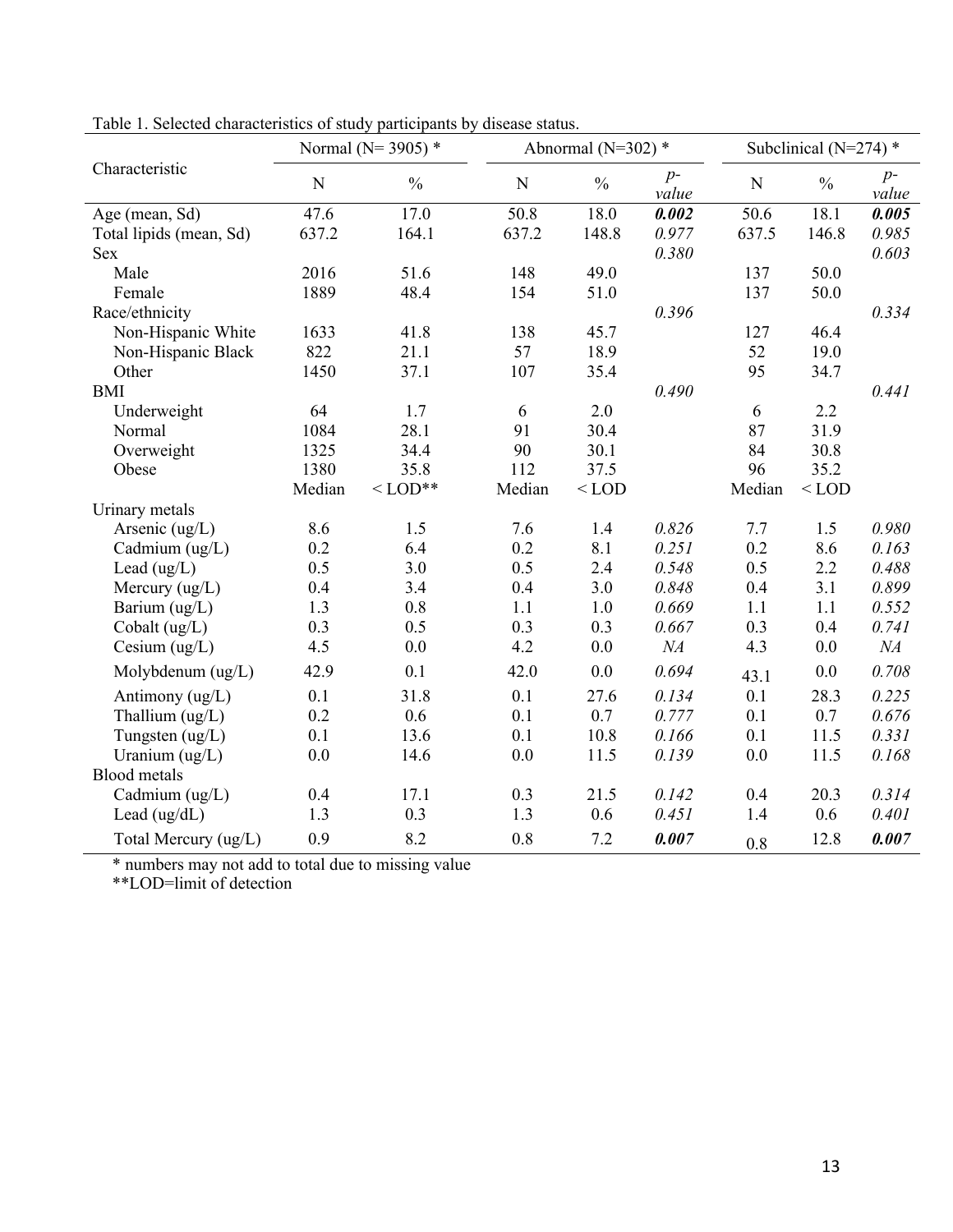|                | Normal $(N=3905)$ |           | Abnormal (N=302) ** |                   |           | Subclinical ( $N=274$ ) ** |                   |  |  |
|----------------|-------------------|-----------|---------------------|-------------------|-----------|----------------------------|-------------------|--|--|
|                | N                 | ${\bf N}$ | OR† (95% CI)        | Adj. OR‡ (95% CI) | ${\bf N}$ | OR† (95% CI)               | Adj. OR‡ (95% CI) |  |  |
| cadmium        |                   |           |                     |                   |           |                            |                   |  |  |
| Q <sub>0</sub> | 779               | 53        | 1.00                | 1.00              | 49        | 1.00                       | 1.00              |  |  |
| Q1             | 755               | 75        | 1.88(0.99, 3.58)    | 2.05(1.03, 4.06)  | 66        | 1.88(0.96, 3.65)           | 2.07(0.98, 4.22)  |  |  |
| Q2             | 768               | 49        | 1.23(0.63, 2.42)    | 1.32(0.63, 2.73)  | 42        | 1.03(0.50, 2.11)           | 1.13(0.52, 2.47)  |  |  |
| Q <sub>3</sub> | 764               | 60        | 1.37(0.69, 2.74)    | 1.45(0.68, 3.10)  | 56        | 1.38(0.68, 2.83)           | 1.47(0.67, 2.23)  |  |  |
| Q4             | 776               | 60        | 1.07(0.50, 2.27)    | 1.02(0.44, 2.34)  | 56        | 1.11(0.51, 2.43)           | 1.05(0.44, 2.51)  |  |  |
| antimony       |                   |           |                     |                   |           |                            |                   |  |  |
| Q <sub>0</sub> | 1222              | 82        | 1.00                | 1.00              | 76        | 1.00                       | 1.00              |  |  |
| Q1             | 650               | 56        | 1.51(0.91, 2.52)    | 1.52(0.87, 2.63)  | 52        | 1.57(0.92, 2.68)           | 1.60(0.44, 2.51)  |  |  |
| Q2             | 680               | 47        | 1.52 (0.88, 2.640)  | 1.57(0.86, 2.86)  | 39        | 1.35(0.74, 2.45)           | 1.40(0.73, 2.69)  |  |  |
| Q <sub>3</sub> | 637               | 58        | 2.24(1.27, 3.94)    | 2.19(1.17, 4.08)  | 52        | 2.24(1.24, 4.03)           | 2.24(1.16, 4.30)  |  |  |
| Q <sub>4</sub> | 653               | 54        | 2.83(1.57, 5.11)    | 3.09(1.60, 5.94)  | 50        | 2.77(1.50, 5.14)           | 3.11(1.57, 6.20)  |  |  |
| tungsten       |                   |           |                     |                   |           |                            |                   |  |  |
| Q <sub>0</sub> | 522               | 32        | 1.00                | 1.00              | 31        | 1.00                       | 1.00              |  |  |
| Q1             | 839               | 70        | 1.76(0.93, 3.33)    | 1.81(0.92, 3.60)  | 60        | 1.55(0.80, 3.03)           | 1.69(0.83, 3.48)  |  |  |
| Q2             | 844               | 61        | 1.63(0.84, 3.17)    | 1.65(0.78, 3.46)  | 56        | 1.58(0.80, 3.16)           | 1.72(0.79, 3.73)  |  |  |
| Q <sub>3</sub> | 813               | 67        | 1.83(0.92, 3.65)    | 1.57(0.72, 3.44)  | 60        | 1.76(0.86, 3.61)           | 1.62(0.71, 3.70)  |  |  |
| Q <sub>4</sub> | 815               | 67        | 2.55(1.26, 5.15)    | 2.13(0.95, 4.80)  | 62        | 2.61(1.26, 5.41)           | 2.38(1.02, 5.54)  |  |  |
| uranium        |                   |           |                     |                   |           |                            |                   |  |  |
| Q <sub>0</sub> | 560               | 34        | 1.00                | 1.00              | 31        | 1.00                       | 1.00              |  |  |
| Q1             | 824               | 77        | 1.52(0.83, 2.77)    | 1.25(0.66, 2.39)  | 69        | 1.44(0.76, 2.74)           | 1.26(0.63, 2.51)  |  |  |
| Q2             | 836               | 57        | 1.10(0.58, 2.08)    | 0.88(0.44, 1.77)  | 51        | 1.17(0.60, 2.28)           | 0.99(0.47, 2.08)  |  |  |
| Q <sub>3</sub> | 823               | 61        | 1.42(0.75, 2.69)    | 1.10(0.54, 2.25)  | 58        | 1.55(0.79, 3.02)           | 1.28(0.60, 2.71)  |  |  |
| Q4             | 799               | 68        | 1.47(0.77, 2.80)    | 1.07(0.52, 2.22)  | 60        | 1.46(0.73, 2.89)           | 1.11(0.51, 2.40)  |  |  |
| arsenic        |                   |           |                     |                   |           |                            |                   |  |  |
| Q <sub>0</sub> | 774               | 57        | 1.00                | 1.00              | 52        | 1.00                       | 1.00              |  |  |
| Q1             | 744               | 73        | 1.07(0.63, 1.81)    | 1.01(0.56, 1.82)  | 65        | 1.04(0.60, 1.81)           | 1.02(0.55, 1.90)  |  |  |
| Q2             | 767               | 52        | 0.80(0.45, 1.45)    | 0.75(0.39, 1.44)  | 46        | 0.73(0.39, 1.36)           | 0.68(0.34, 1.38)  |  |  |
| Q <sub>3</sub> | 758               | 62        | 0.99(0.57, 1.74)    | 0.96(0.50, 1.82)  | 56        | 0.97(0.54, 1.75)           | 0.96(0.49, 1.89)  |  |  |
| Q <sub>4</sub> | 792               | 52        | 0.88(0.49, 1.59)    | 0.83(0.42, 1.64)  | 49        | 0.91(0.49, 1.69)           | 0.90(0.44, 1.83)  |  |  |
| lead           |                   |           |                     |                   |           |                            |                   |  |  |
| Q <sub>0</sub> | 764               | 61        | 1.00                | 1.00              | 57        | 1.00                       | 1.00              |  |  |
| Q1             | 773               | 55        | 0.85(0.49, 1.49)    | 0.73(0.40, 1.36)  | 52        | 0.80(0.45, 1.42)           | 0.67(0.35, 1.27)  |  |  |
| Q2             | 789               | 57        | 1.06(0.61, 1.85)    | 0.94(0.49, 1.78)  | 46        | 0.79(0.44, 1.43)           | 0.66(0.33, 1.32)  |  |  |
| Q <sub>3</sub> | 754               | 61        | 1.06(0.58, 1.94)    | 1.00(0.49, 2.02)  | 57        | 1.02(0.55, 1.89)           | 0.90(0.43, 1.87)  |  |  |
| Q4             | 762               | 63        | 1.07(0.56, 2.06)    | 0.89(0.41, 1.90)  | 57        | 0.90(0.45, 1.77)           | 0.69(0.31, 1.53)  |  |  |
| mercury        |                   |           |                     |                   |           |                            |                   |  |  |
| Q <sub>0</sub> | 791               | 67        | 1.00                | 1.00              | 61        | 1.00                       | 1.00              |  |  |
| Q1             | 739               | 56        | 0.87(0.49, 1.55)    | 0.96(0.52, 1.76)  | 54        | 0.89(0.50, 1.61)           | 0.96(0.51, 1.81)  |  |  |
| Q2             | 760               | 65        | 0.94(0.54, 1.66)    | 1.01(0.55, 1.88)  | 55        | 0.79(0.43, 1.46)           | 0.82(0.43, 1.60)  |  |  |
| Q <sub>3</sub> | 773               | 55        | 0.97(0.56, 1.70)    | 1.02(0.54, 1.91)  | 50        | 0.95(0.54, 1.70)           | 0.97(0.50, 1.87)  |  |  |
| Q4             | 783               | 56        | 0.95(0.55, 1.66)    | 0.98(0.52, 1.85)  | 51        | 0.89(0.50, 1.58)           | 0.86(0.44, 1.68)  |  |  |
| barium         |                   |           |                     |                   |           |                            |                   |  |  |
| Q <sub>0</sub> | 762               | 52        | 1.00                | 1.00              | 46        | 1.00                       | 1.00              |  |  |
| Q1             | 771               | 74        | 1.61(0.95, 2.72)    | 1.54(0.88, 2.70)  | 66        | 1.41(0.81, 2.43)           | 1.33(0.74, 2.39)  |  |  |
| Q2             | 760               | 65        | 1.63(0.95, 2.78)    | 1.59(0.892.87)    | 61        | 1.48(0.85, 2.57)           | 1.39(0.75, 2.57)  |  |  |
| Q <sub>3</sub> | 780               | 55        | 1.12(0.62, 2.01)    | 1.13(0.58, 2.17)  | 49        | 0.98(0.53, 1.81)           | 0.96(0.48, 1.90)  |  |  |
| Q <sub>4</sub> | 769               | 51        | 1.12(0.59, 2.13)    | 1.07(0.52, 2.19)  | 47        | 1.05(0.54, 2.03)           | 0.97(0.47, 2.04)  |  |  |

|  |  |  | Table 2. Adjusted ORs* of individual urinary metals in relation to thyroid diseases. |
|--|--|--|--------------------------------------------------------------------------------------|
|  |  |  |                                                                                      |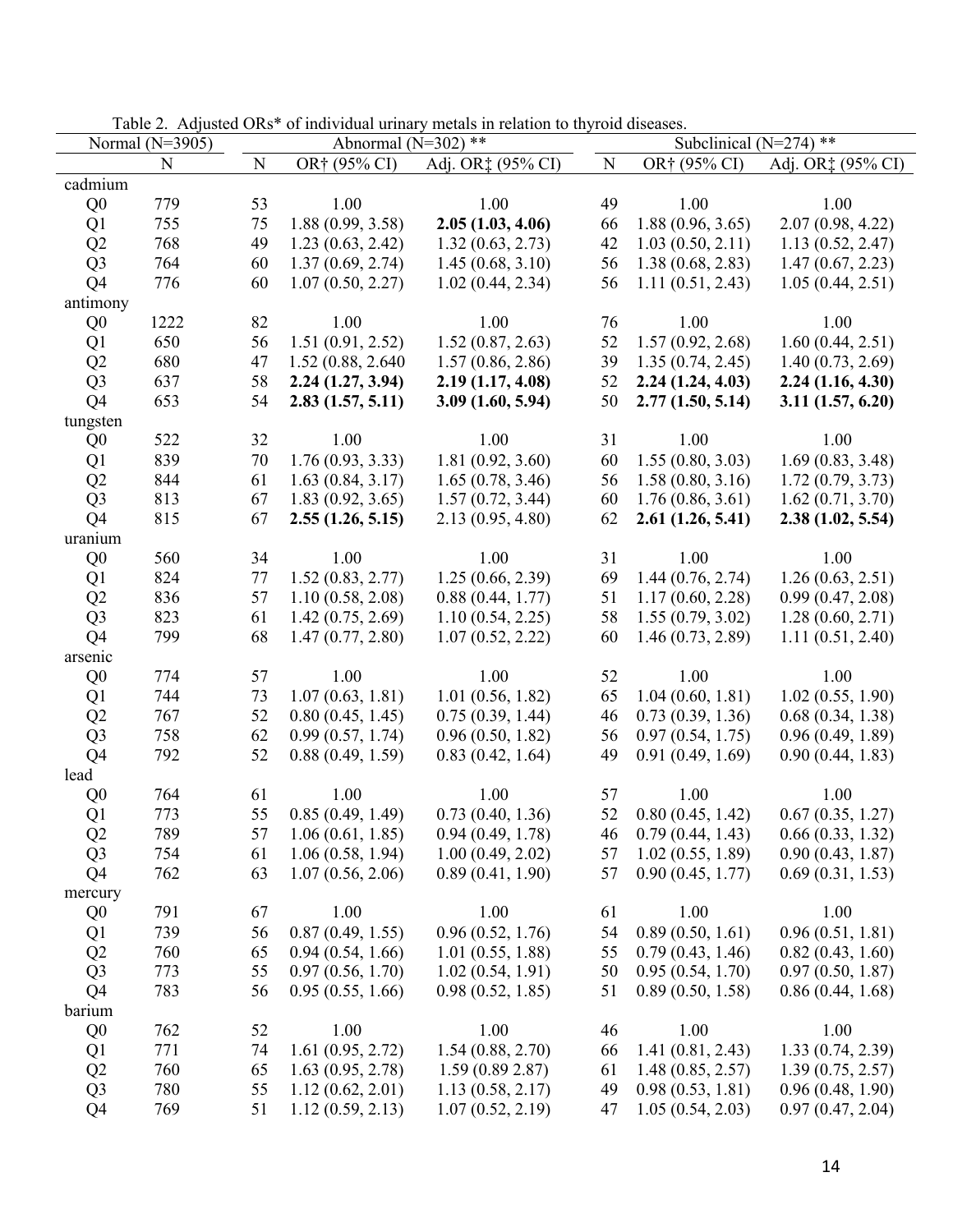| cobalt         |     |    |                  |                  |    |                  |                  |
|----------------|-----|----|------------------|------------------|----|------------------|------------------|
| Q <sub>0</sub> | 772 | 62 | 1.00             | 1.00             | 55 | 1.00             | 1.00             |
| Q1             | 773 | 54 | 0.80(0.47, 1.36) | 0.64(0.35, 1.18) | 47 | 0.75(0.42, 1.33) | 0.62(0.32, 1.20) |
| Q2             | 765 | 67 | 1.21(0.70, 2.08) | 1.05(0.55, 2.01) | 62 | 1.25(0.71, 2.21) | 1.12(0.56, 2.23) |
| Q <sub>3</sub> | 785 | 48 | 0.85(0.45, 1.60) | 0.73(0.34, 1.54) | 46 | 0.90(0.47, 1.75) | 0.78(0.35, 1.72) |
| Q4             | 747 | 66 | 1.16(0.61, 2.22) | 1.05(0.49, 2.26) | 59 | 1.21(0.61, 2.38) | 1.11(0.49, 2.48) |
| cesium         |     |    |                  |                  |    |                  |                  |
| Q <sub>0</sub> | 756 | 70 | 1.00             | 1.00             | 61 | 1.00             | 1.00             |
| Q1             | 772 | 55 | 0.69(0.40, 1.19) | 0.57(0.30, 1.10) | 51 | 0.73(0.41, 1.30) | 0.71(0.35, 1.43) |
| Q2             | 750 | 73 | 0.82(0.47, 1.43) | 0.66(0.31, 1.39) | 67 | 0.88(0.49, 1.58) | 0.83(0.37, 1.86) |
| Q <sub>3</sub> | 779 | 50 | 0.79(0.43, 1.45) | 0.60(0.26, 1.39) | 44 | 0.87(0.46, 1.64) | 0.74(0.30, 1.80) |
| Q4             | 785 | 49 | 0.55(0.27, 1.11) | 0.43(0.17, 1.08) | 46 | 0.59(0.28, 1.23) | 0.49(0.18, 1.32) |
| molybdenum     |     |    |                  |                  |    |                  |                  |
| Q <sub>0</sub> | 769 | 59 | 1.00             | 1.00             | 55 | 1.00             | 1.00             |
| Q <sub>1</sub> | 777 | 53 | 0.87(0.50, 1.53) | 0.89(0.48, 1.64) | 46 | 0.88(0.49, 1.59) | 0.93(0.48, 1.78) |
| Q2             | 762 | 67 | 1.60(0.93, 2.76) | 1.52(0.79, 2.92) | 60 | 1.61(0.91, 2.85) | 1.55(0.77, 3.11) |
| Q <sub>3</sub> | 779 | 53 | 1.06(0.55, 2.02) | 0.98(0.45, 2.12) | 47 | 0.97(0.49, 1.94) | 0.90(0.39, 2.06) |
| Q <sub>4</sub> | 755 | 65 | 2.18(0.60, 4.33) | 2.04(0.92, 4.50) | 61 | 2.28(0.67, 4.65) | 2.03(0.88, 4.68) |
| thallium       |     |    |                  |                  |    |                  |                  |
| Q <sub>0</sub> | 757 | 62 | 1.00             | 1.00             | 57 | 1.00             | 1.00             |
| Q <sub>1</sub> | 759 | 70 | 0.63(0.36, 1.11) | 0.67(0.35, 1.28) | 60 | 0.51(0.28, 1.24) | 0.51(0.25, 1.04) |
| Q2             | 773 | 67 | 1.03(0.61, 1.75) | 1.11(0.56, 2.20) | 60 | 0.99(0.58, 1.72) | 1.03(0.50, 2.11) |
| Q <sub>3</sub> | 782 | 53 | 0.72(0.39, 1.32) | 0.79(0.36, 1.75) | 49 | 0.70(0.37, 1.31) | 0.75(0.33, 1.72) |
| Q4             | 771 | 45 | 0.73(0.38, 1.40) | 0.88(0.37, 2.07) | 43 | 0.75(0.38, 1.46) | 0.89(0.36, 2.20) |

\*adjusted for total lipid, sex, bmi, age, race, and urinary creatinine

\*\* numbers may not add to total due to missing value

† univariate analysis

‡ multivariate analysis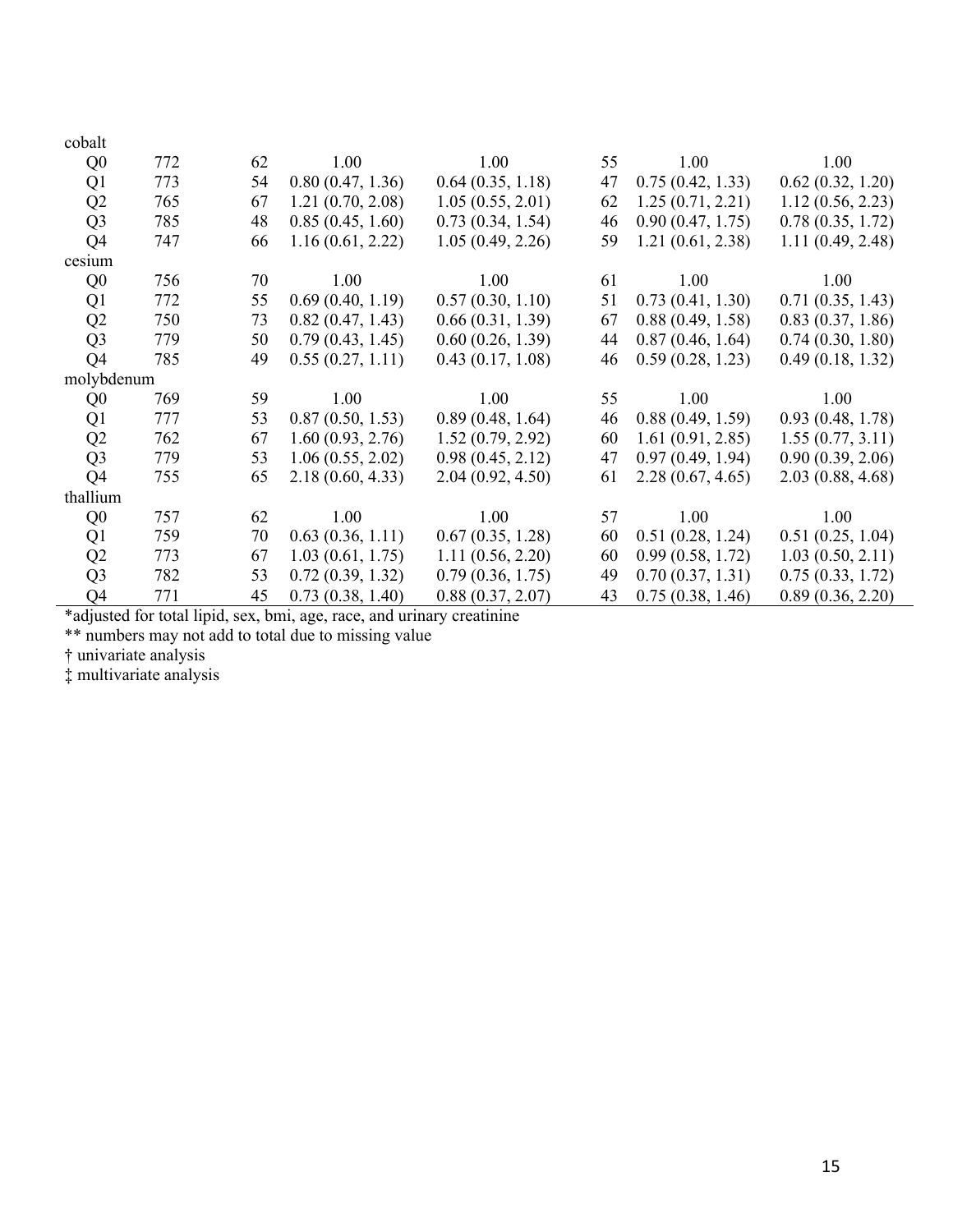| Normal ( $N=3905$ ) |             |    | Abnormal ( $N=302$ ) ** |                   |    | Subclinical ( $N=274$ ) ** |                   |
|---------------------|-------------|----|-------------------------|-------------------|----|----------------------------|-------------------|
|                     | $\mathbf N$ | N  | OR† (95% CI)            | Adj. OR‡ (95% CI) | N  | OR† (95% CI)               | Adj. OR‡ (95% CI) |
| cadmium             |             |    |                         |                   |    |                            |                   |
| Q <sub>0</sub>      | 775         | 63 | 1.00                    | 1.00              | 56 | 1.00                       | 1.00              |
| Q1                  | 817         | 49 | 0.68(0.40, 1.18)        | 0.70(0.40, 1.21)  | 45 | 0.71(0.40, 1.27)           | 0.74(0.41, 1.31)  |
| Q2                  | 756         | 60 | 1.01(0.60, 1.69)        | 1.04(0.62, 1.75)  | 52 | 1.03(0.60, 1.78)           | 1.09(0.63, 1.89)  |
| Q <sub>3</sub>      | 779         | 72 | 1.00(0.50, 1.69)        | 1.02(0.60, 1.73)  | 65 | 1.06(0.62, 1.83)           | 1.11(0.64, 1.94)  |
| Q4                  | 774         | 57 | 0.80(0.47, 1.39)        | 0.82(0.46, 1.47)  | 55 | 0.83(0.47, 1.48)           | 0.88(0.48, 1.60)  |
| lead                |             |    |                         |                   |    |                            |                   |
| Q <sub>0</sub>      | 767         | 55 | 1.00                    | 1.00              | 51 | 1.00                       | 1.00              |
| Q1                  | 814         | 54 | 0.82(0.46, 1.45)        | 0.82(0.46, 1.47)  | 45 | 0.73(0.40, 1.32)           | 0.73(0.40, 1.34)  |
| Q2                  | 760         | 67 | 1.15(0.67, 2.00)        | 1.15(0.66, 2.03)  | 61 | 1.00(0.57, 1.78)           | 1.00(0.56, 1.80)  |
| Q <sub>3</sub>      | 799         | 59 | 0.91(0.51, 1.63)        | 0.93(0.52, 1.69)  | 56 | 0.85(0.47, 1.54)           | 0.86(0.47, 1.59)  |
| Q <sub>4</sub>      | 761         | 66 | 0.87(0.47, 1.61)        | 0.86(0.45, 1.65)  | 60 | 0.72(0.38, 1.38)           | 0.70(0.36, 1.39)  |
| mercury             |             |    |                         |                   |    |                            |                   |
| Q <sub>0</sub>      | 761         | 70 | 1.00                    | 1.00              | 66 | 1.00                       | 1.00              |
| Q <sub>1</sub>      | 757         | 64 | 0.91(0.55, 1.50)        | 0.91(0.55, 1.50)  | 54 | 0.82(0.49, 1.38)           | 0.82(0.48, 1.38)  |
| Q2                  | 794         | 47 | 0.65(0.37, 1.12)        | 0.64(0.37, 1.12)  | 43 | 0.58(0.33, 1.04)           | 0.58(0.33, 1.04)  |
| Q <sub>3</sub>      | 791         | 58 | 0.99(0.60, 1.62)        | 1.00(0.60, 1.65)  | 52 | 0.94(0.56, 1.56)           | 0.95(0.57, 1.60)  |
| Q <sub>4</sub>      | 798         | 62 | 0.90(0.54, 1.49)        | 0.90(0.54, 1.50)  | 58 | 0.80(0.47, 1.36)           | 0.81(0.48, 1.38)  |

Table 3. Adjusted ORs\* of blood metals in relation to thyroid diseases.

\*adjusted for total lipid, sex, bmi, age, and race

\*\* numbers may not add to total due to missing value

† univariate analysis

‡ multivariate analysis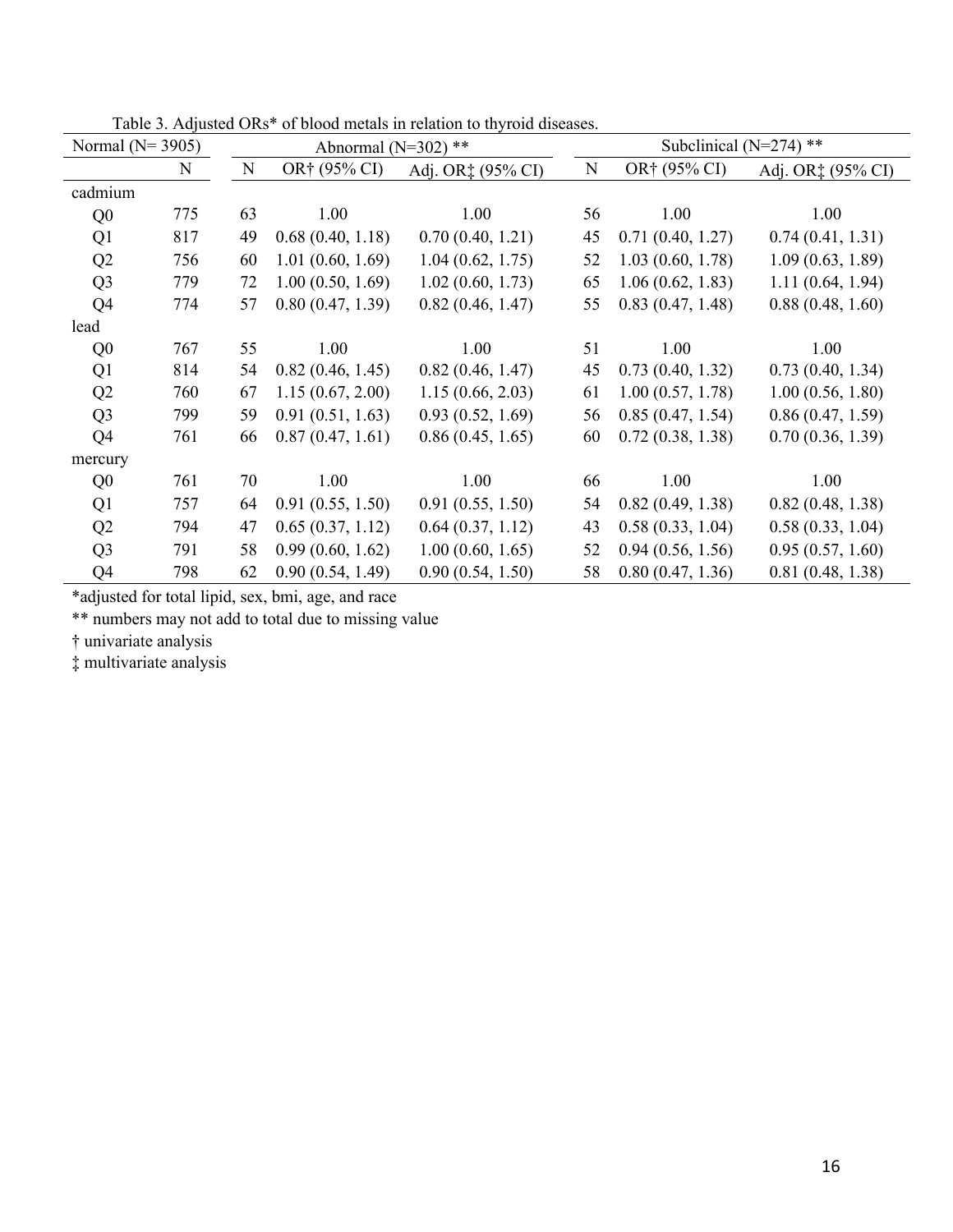| Metals       |                              |                          |                          |                          |               |                          |                          |                          |                          |                              |         |         |
|--------------|------------------------------|--------------------------|--------------------------|--------------------------|---------------|--------------------------|--------------------------|--------------------------|--------------------------|------------------------------|---------|---------|
| $(\log$      | arsenic                      | barium                   | cadmium                  |                          | cobalt cesium | molybdenum               | lead                     | antimony                 | thallium                 | tungsten                     | uranium | mercury |
| transformed) |                              |                          |                          |                          |               |                          |                          |                          |                          |                              |         |         |
| arsenic      | 1.000                        | 0.032                    | 0.135                    | 0.045                    | 0.148         | 0.096                    | 0.054                    | 0.082                    | 0.173                    | 0.035                        | 0.041   | 0.104   |
| barium       | -                            | 1.000                    | 0.095                    | 0.117                    | 0.185         | 0.122                    | 0.075                    | 0.134                    | 0.140                    | 0.035                        | 0.057   | 0.042   |
| cadmium      | $\overline{\phantom{a}}$     | $\blacksquare$           | 1.000                    | 0.131                    | 0.307         | 0.176                    | 0.168                    | 0.159                    | 0.266                    | 0.039                        | 0.117   | 0.144   |
| cobalt       | $\overline{\phantom{a}}$     | $\overline{\phantom{0}}$ | $\overline{\phantom{a}}$ | 1.000                    | 0.167         | 0.171                    | 0.056                    | 0.062                    | 0.160                    | 0.039                        | 0.022   | 0.036   |
| cesium       | $\overline{\phantom{0}}$     |                          |                          | $\overline{\phantom{0}}$ | 1.000         | 0.323                    | 0.179                    | 0.135                    | 0.553                    | 0.087                        | 0.111   | 0.202   |
| molybdenum   | $\blacksquare$               |                          |                          |                          |               | 1.000                    | 0.119                    | 0.151                    | 0.306                    | 0.129                        | 0.127   | 0.121   |
| lead         | $\overline{\phantom{0}}$     |                          |                          |                          |               | $\overline{\phantom{a}}$ | 1.000                    | 0.146                    | 0.157                    | 0.024                        | 0.118   | 0.041   |
| antimony     | $\overline{\phantom{a}}$     |                          |                          |                          |               |                          | $\blacksquare$           | 1.000                    | 0.150                    | 0.059                        | 0.104   | 0.041   |
| thallium     | $\overline{\phantom{a}}$     | $\overline{\phantom{a}}$ |                          |                          |               | $\overline{\phantom{a}}$ | $\overline{\phantom{a}}$ | $\overline{\phantom{a}}$ | 1.000                    | 0.076                        | 0.088   | 0.219   |
| tungsten     | $\overline{\phantom{a}}$     |                          |                          |                          |               | $\overline{\phantom{a}}$ | $\overline{\phantom{0}}$ | $\overline{\phantom{0}}$ | $\overline{\phantom{a}}$ | 1.000                        | 0.042   | 0.255   |
| uranium      | $\qquad \qquad \blacksquare$ |                          |                          |                          |               | $\qquad \qquad$          | $\qquad \qquad$          |                          | $\overline{\phantom{a}}$ | $\qquad \qquad \blacksquare$ | 1.000   | 0.029   |
| mercury      | -                            |                          |                          |                          |               |                          | $\overline{\phantom{0}}$ |                          |                          |                              |         | 1.000   |

Table 4a. Correlation coefficients between urinary metals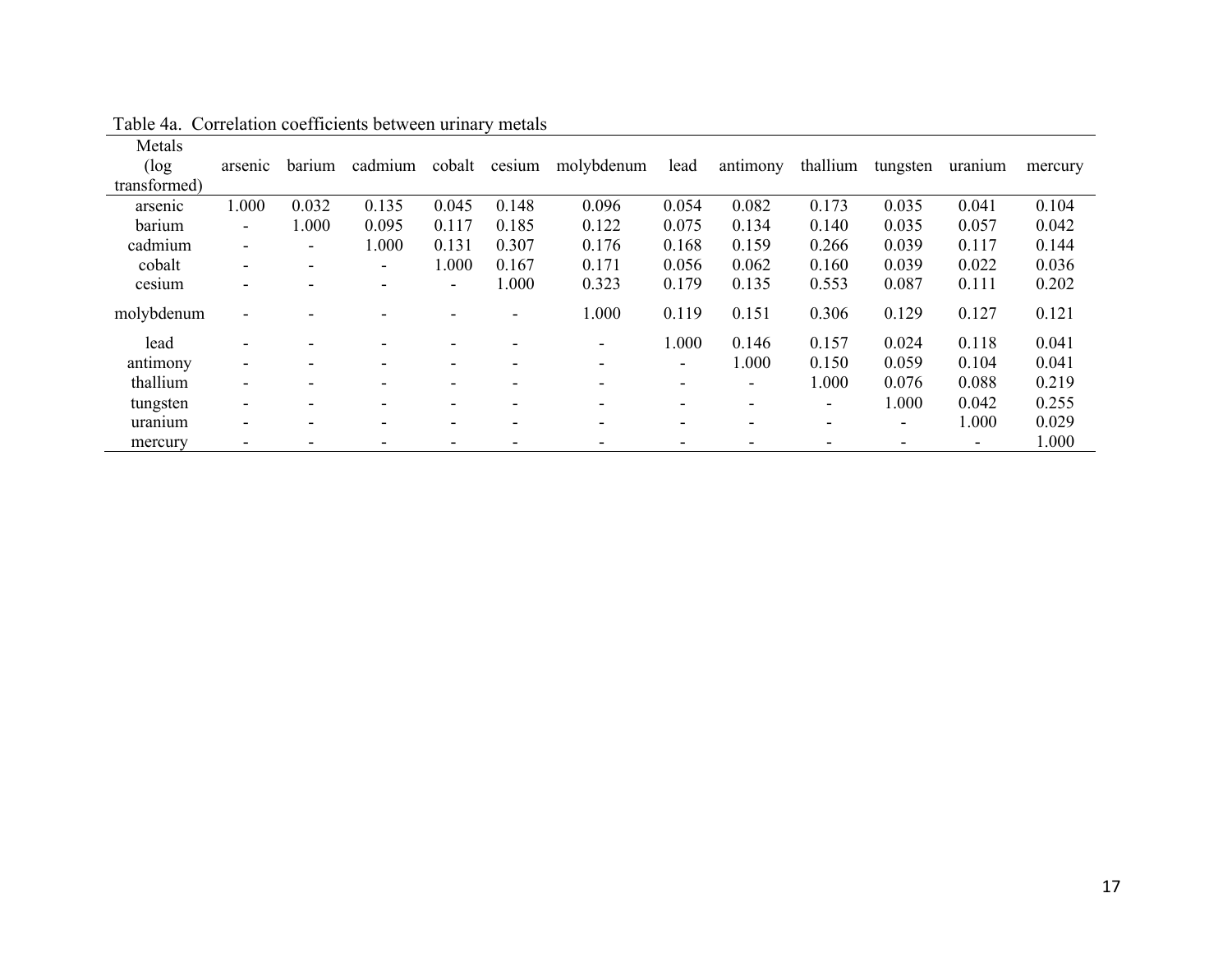| Metals<br>$(\log$<br>transformed) | cadmium | lead  | mercury |
|-----------------------------------|---------|-------|---------|
| cadmium                           | 1.000   | 0.149 | 0.027   |
| lead                              |         | 1.000 | 0.059   |
| mercury                           |         |       | 1.000   |

Table 4b. Correlation coefficients between blood metals